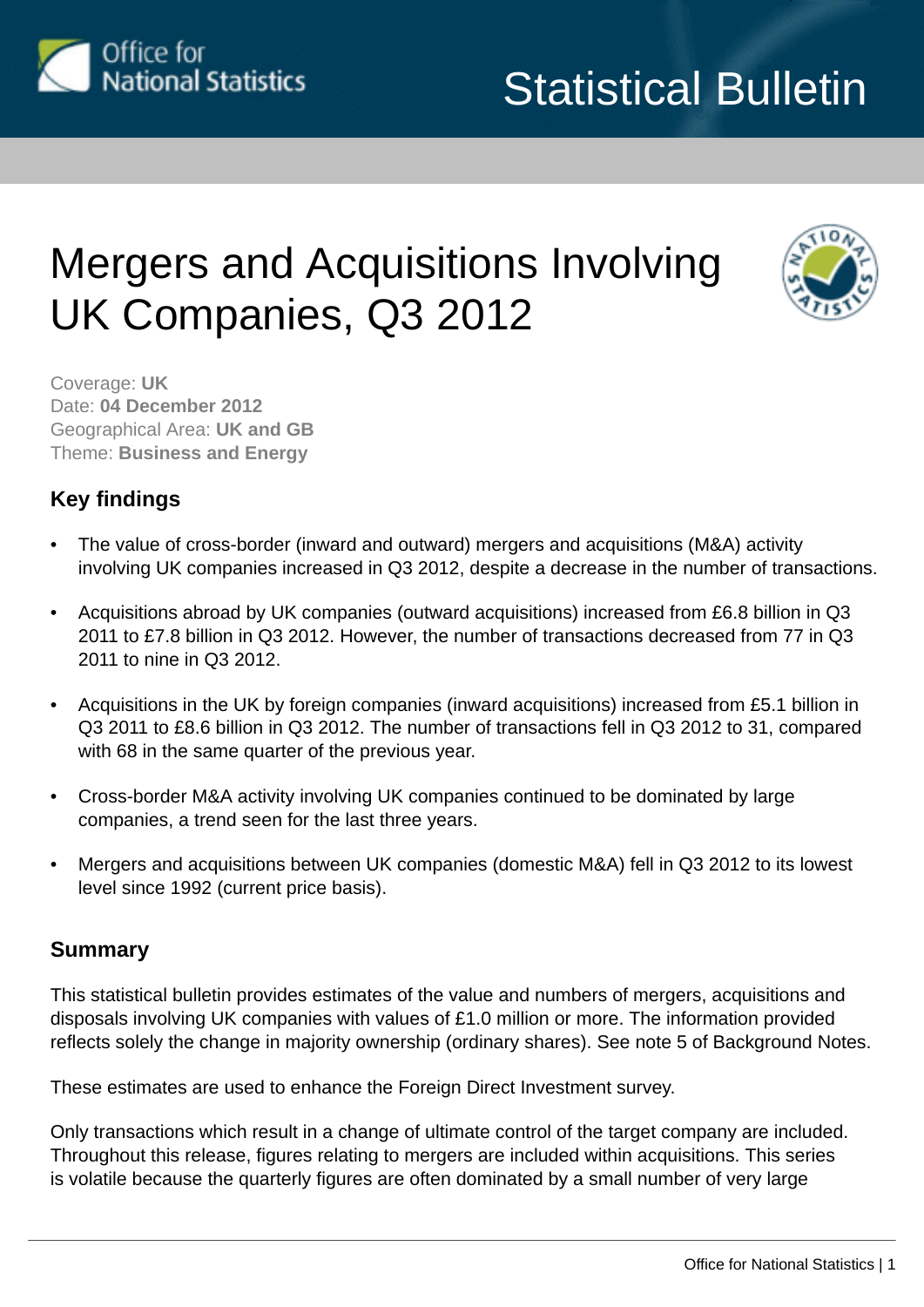transactions. The values of transactions involving UK companies are published on a current price basis.

|          |                                                               |       |                                                                       |       |                                                                        | Values in £ billion |  |
|----------|---------------------------------------------------------------|-------|-----------------------------------------------------------------------|-------|------------------------------------------------------------------------|---------------------|--|
|          | <b>Acquisitions</b><br>abroad by UK<br>companies <sup>1</sup> |       | <b>Acquisitions in</b><br>the UK by foreign<br>companies <sup>1</sup> |       | <b>Acquisitions in the</b><br>UK by other UK<br>companies <sup>1</sup> |                     |  |
|          | (outward<br>acquisitions)                                     |       | (inward<br>acquisitions)                                              |       | (domestic<br>acquisitions)                                             |                     |  |
|          | Number                                                        | Value | Number                                                                | Value | Number                                                                 | Value               |  |
| 2010     | 199                                                           | 12.4  | 212                                                                   | 36.6  | 325                                                                    | 12.6                |  |
| 2011     | 286                                                           | 50.2  | 237                                                                   | 33.0  | 373                                                                    | 8.1                 |  |
| 2010 Q1  | 30                                                            | 1.0   | 54                                                                    | 14.4  | 67                                                                     | 1.4                 |  |
| 2010 Q2  | 49                                                            | 2.3   | 48                                                                    | 2.8   | 95                                                                     | 2.0                 |  |
| 2010 Q3  | 54                                                            | 5.3   | 59                                                                    | 12.4  | 80                                                                     | 2.9                 |  |
| 2010 Q4  | 66                                                            | 3.8   | 51                                                                    | 7.0   | 83                                                                     | 6.3                 |  |
| 2011 Q1  | 70                                                            | 19.8  | 54                                                                    | 5.8   | 76                                                                     | 1.5                 |  |
| 2011 Q2  | 75                                                            | 11.0  | 68                                                                    | 9.7   | 94                                                                     | 3.3                 |  |
| 2011 Q3  | 77                                                            | 6.8   | 68                                                                    | 5.1   | 97                                                                     | 1.5                 |  |
| 2011 Q4  | 64                                                            | 12.6  | 47                                                                    | 12.4  | 106                                                                    | 1.8                 |  |
| 2012 Q1r | 25                                                            | 0.8   | 51                                                                    | 4.3   | 63                                                                     | 1.1                 |  |
| 2012 Q2r | 41                                                            | 6.1   | 48                                                                    | 2.7   | 79                                                                     | 1.0                 |  |
| 2012 Q3p | $\boldsymbol{9}$                                              | 7.8   | 31                                                                    | 8.6   | 47                                                                     | 0.5                 |  |

| Table A: Number and value of mergers and acqusitions involving UK companies |  |
|-----------------------------------------------------------------------------|--|
|-----------------------------------------------------------------------------|--|

#### **Table notes:**

1. See background notes 4, 5 and 6

2.  $r =$  revised

p = provisional

#### **Download table**

**XLS** [XLS format](http://www.ons.gov.uk:80/ons/rel/international-transactions/mergers-and-acquisitions-involving-uk-companies/q3-2012/prt-m-a-table-a.xls) (32.5 Kb)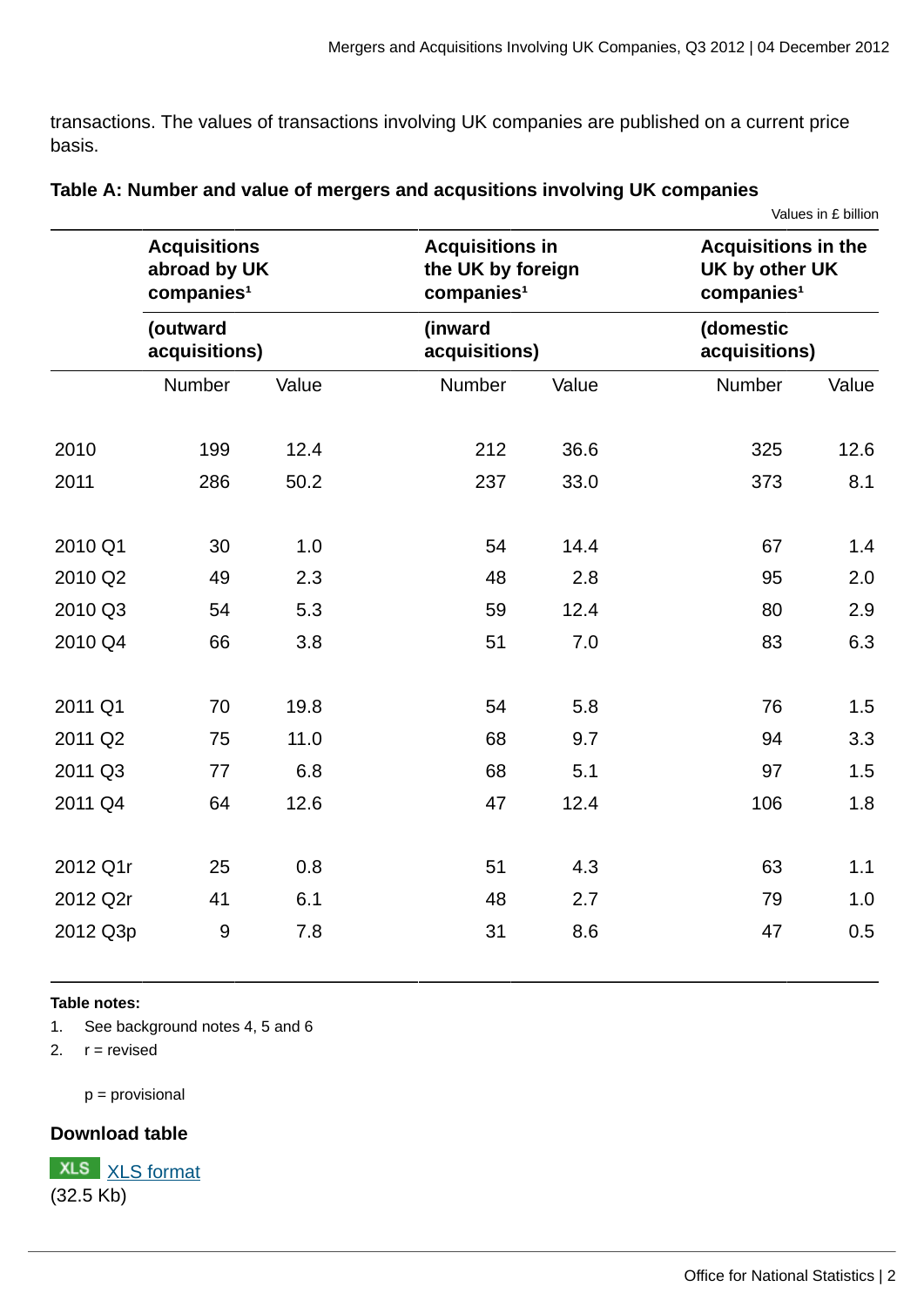Despite a fall in the number of transactions, the value of outward and inward acquisitions rose during Q3 2012, much in line with the views of external commentators such as [Experian,](http://www.experian.co.uk/assets/consumer-information/white-papers/corpfin/cf-monthly-review-aug-2012.pdf) who reported that cross-border M&A was dominated by businesses at the top end of the market. The increase in value per transaction is also broadly in line with global activity, as reported in the [Appleby Q3 2012 Report](http://www.applebyglobal.com/news-and-deals/appleby-reports-offshore-manda-activity-for-q3-2012.aspx) [for Offshore M&A Activity](http://www.applebyglobal.com/news-and-deals/appleby-reports-offshore-manda-activity-for-q3-2012.aspx).

Cross-border M&A activity involving UK companies was dominated by a small number of large transactions, generally by businesses with strong balance sheets, who have access to credit on good terms. This could indicate some resilience in the M&A market.

Domestic transactions (acquisitions in the UK by other UK companies) fell to the lowest level reported since Q3 1992, when a figure of £0.5 billion was reported. Current domestic activity may offer an insight into the business conditions seen by the majority of companies. According to the Bank of England's [Trends in Lending](http://www.bankofengland.co.uk/publications/Documents/other/monetary/trendsOctober12.pdf) report, it seems they may still be adopting defensive strategies in the face of economic uncertainty.

#### **User engagement**

We are constantly aiming to improve this release and its associated commentary. We would welcome any feedback you might have, and would be particularly interested in knowing how you make use of these data to inform your work. Please contact us via email: [fdi@ons.gsi.gov.uk](mailto:fdi@ons.gsi.gov.uk) or telephone Ciara Williams-Fletcher on +44 (0)1633 456455.

### **Transactions abroad by UK companies**

This section illustrates the value and number of acquisitions and disposals abroad by UK companies over the last five years (outward M&A).

#### **Value of transactions (Table 1)**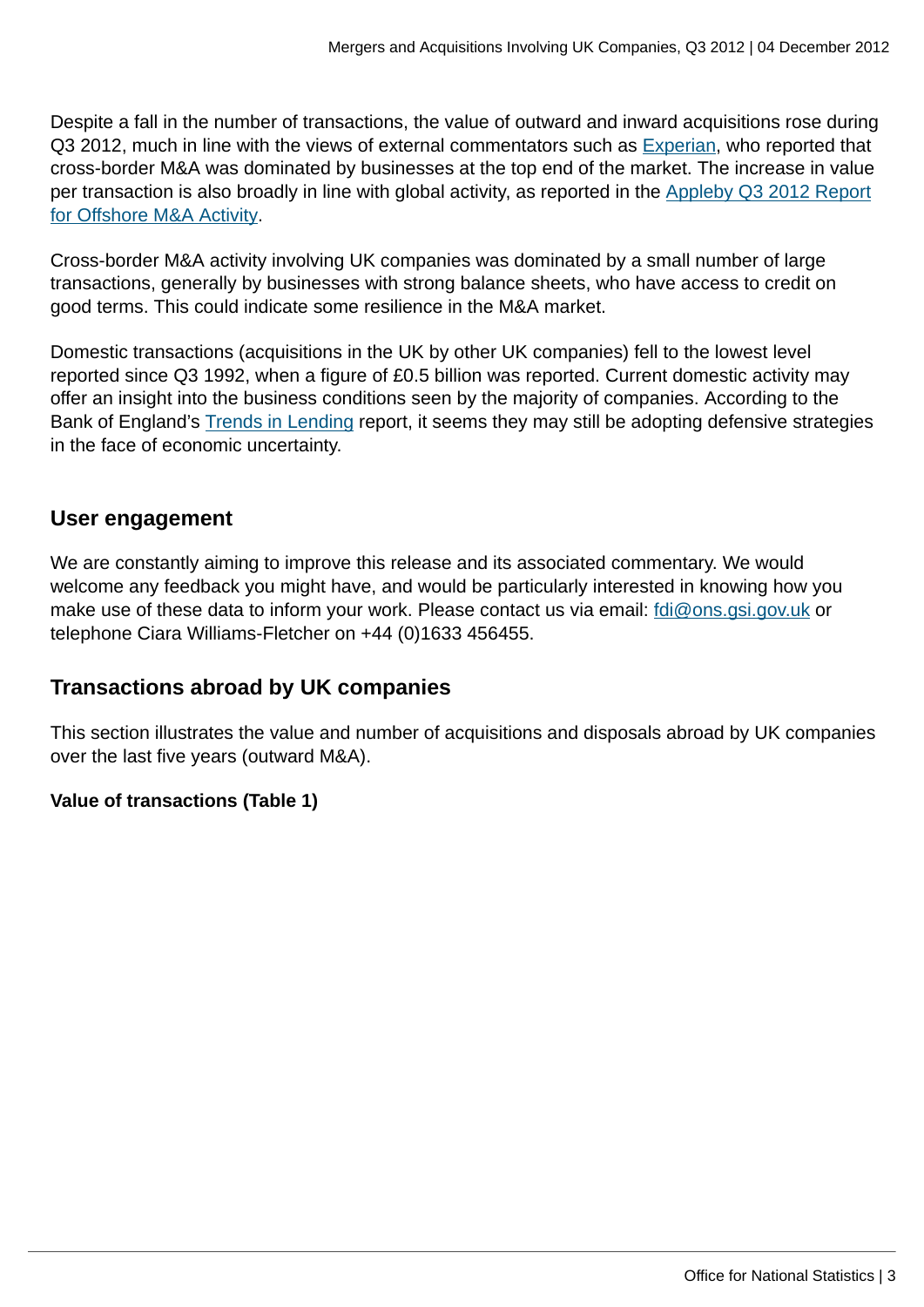

### **Figure 1: Value of acquisitions abroad by UK companies**

Source: Office for National Statistics

#### **Notes:**

- 1. At Q1 2010 the deal identification threshold was raised from £0.1 million to £1.0 million. There is therefore a negligible discontinuity in the value of transactions reported in the table above.
- 2. All values are at current prices (see Background Notes for definition).

#### **Download chart**

**XLS** [XLS format](http://www.ons.gov.uk:80/ons/rel/international-transactions/mergers-and-acquisitions-involving-uk-companies/q3-2012/chd-m-a-figure-1.xls)

(33.5 Kb)

**Number of transactions (Table 1)**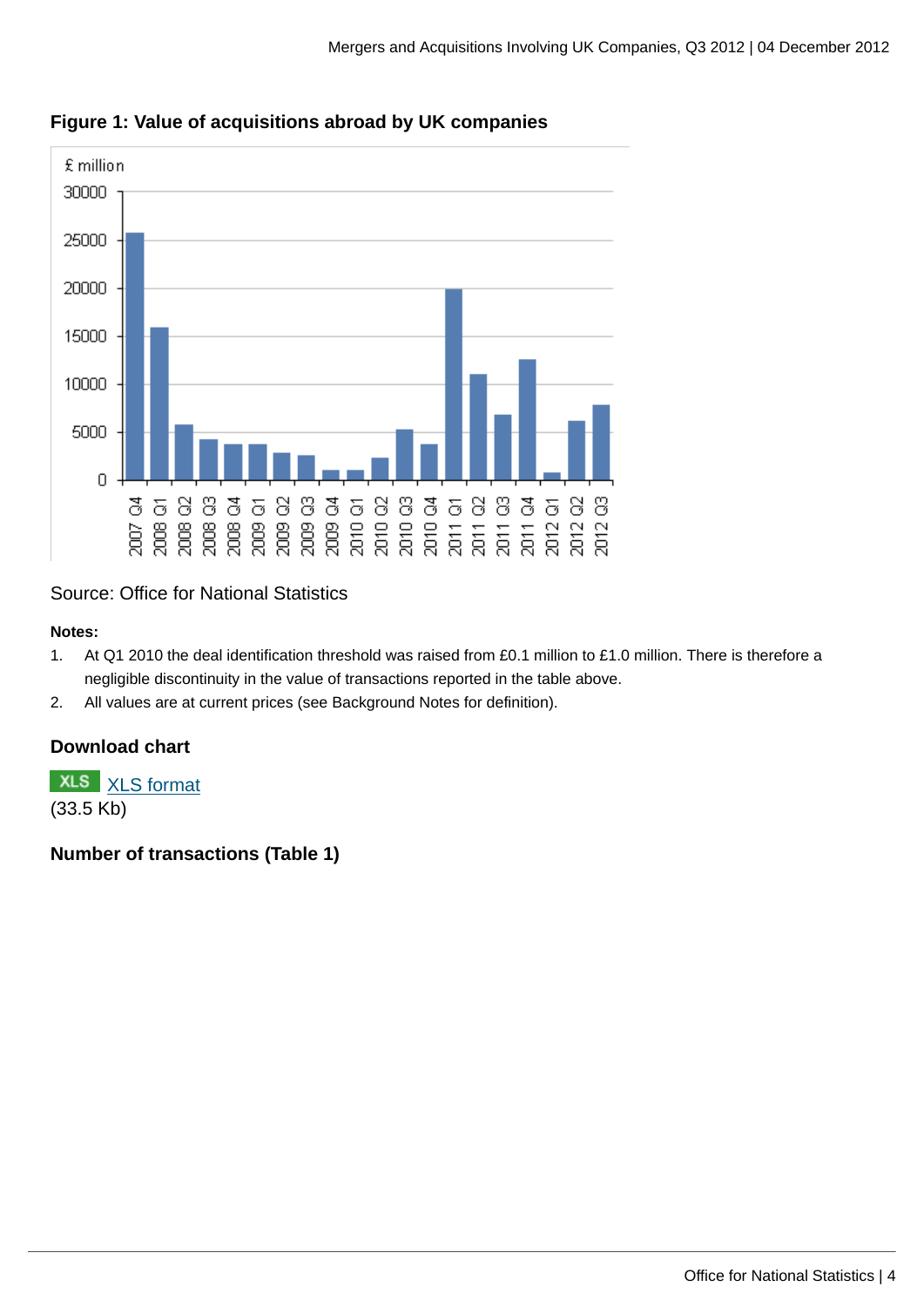

#### **Figure 2: Number of acquisitions abroad by UK companies**

Source: Office for National Statistics

#### **Notes:**

1. At Q1 2010 the deal identification threshold for the mergers and acquisitions surveys was raised from £0.1million to £1.0million. There is therefore a discontinuity in the number of transactions reported as illustrated above.

#### **Download chart**

**XLS** [XLS format](http://www.ons.gov.uk:80/ons/rel/international-transactions/mergers-and-acquisitions-involving-uk-companies/q3-2012/chd-m-a-figure-2.xls)

(34 Kb)

The value of acquisitions abroad by UK companies increased from £6.1 billion in Q2 2012 to £7.8 billion in Q3 2012 (Figure 1). However, the majority of this increase is attributable to fewer deals with significantly high values. When compared with Q3 2011, the value of foreign companies acquired by UK companies in Q3 2012 has risen from £6.8 billion to £7.8 billion, an increase of 15%.

The number of outward acquisitions between the second and third quarters of 2012 has fallen by 78%. There were 41 acquisitions of foreign companies by UK companies in Q2 2012, compared with nine in Q3 2012 (Figure 2). The number of transactions in Q3 2012 has fallen by approximately 88% compared with Q3 2011, a decrease of 68 deals.

The most significant transactions occurring in Q3 2012 were the acquisition of De Beers SA and D B Investments SA of Luxembourg by Anglo American Plc and the acquisition of Human Genome Sciences, Inc of the USA by GlaxoSmithKline Plc.

#### **Value and Number of Disposals Abroad by UK Companies**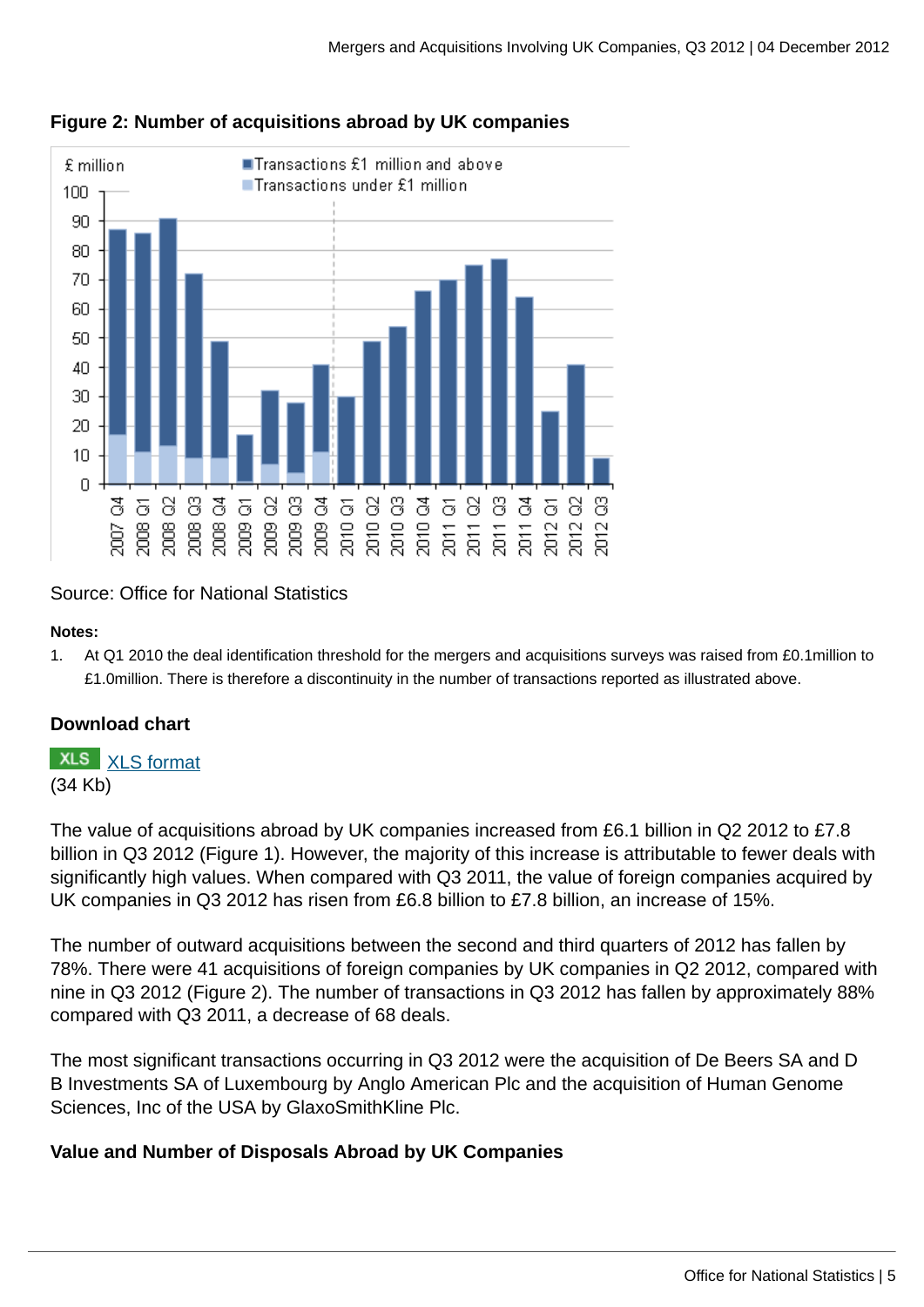Both the value and number of disposals abroad by UK companies decreased in Q3 2012. There were five disposals with a value of £0.6 billion, compared with 14 disposals reported in Q2 2012 with a value of £1.4 billion, a decrease of 55%. Compared with the same quarter a year ago, the value of disposals has decreased by approximately 83%, the lowest since Q2 2009, when the UK emerged from recession. This could be an indication that some companies are delaying the sale of their foreign businesses until the return of more favourable exchange rates and an improvement in M&A market conditions.

There were two significant transactions in Q3 2012 namely the disposal of St Hubert SAS of France by Dairy Crest Group Plc for a reported value of £0.3 billion and the disposal of Energy North Natural Gas, Inc & Granite State Electric Company of the USA by National Grid Plc.

### **Transactions in the UK by foreign companies**

This section illustrates the value and number of acquisitions and disposals in the UK by foreign companies over the last five years (inward M&A).

#### **Value of transactions (Table 1)**



#### **Figure 3: Value of acquisitions in the UK by foreign companies**

#### **Notes:**

- 1. At Q1 2010 the deal identification threshold was raised from £0.1 million to £1.0 million. There is therefore a negligible discontinuity in the value of transactions reported in the table above.
- 2. All values are at current prices (see Background Notes for definition).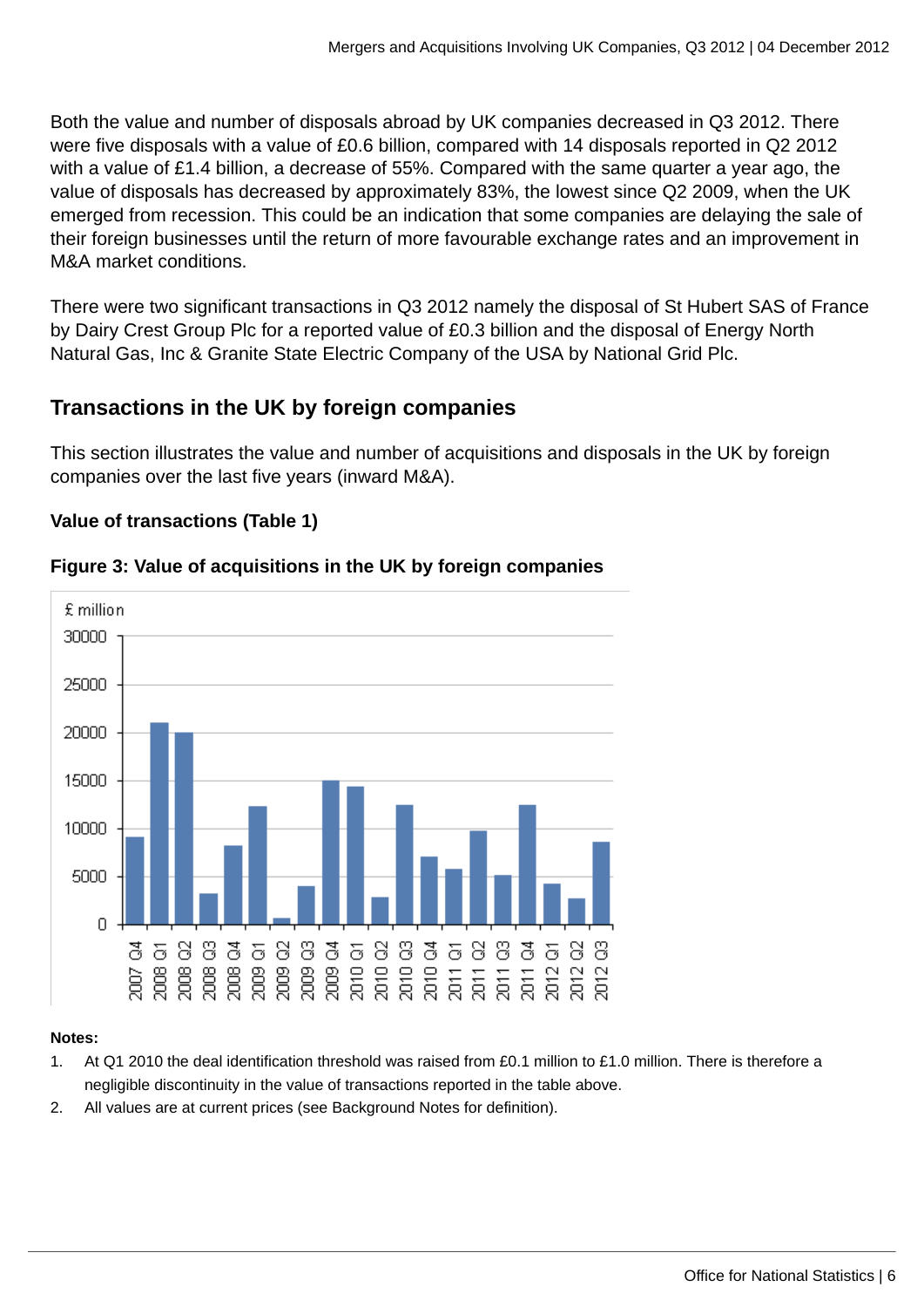#### **Download chart**

**XLS** [XLS format](http://www.ons.gov.uk:80/ons/rel/international-transactions/mergers-and-acquisitions-involving-uk-companies/q3-2012/chd-m-a-figure-3.xls) (35.5 Kb)

#### **Number of transactions (Table 1)**

#### **Number of acquisitions in the UK by foreign companies between 2007 and 2012**



#### Source: Office for National Statistics

#### **Notes:**

1. At Q1 2010 the deal identification threshold for the mergers and acquisitions surveys was raised from £0.1million to £1.0million. There is therefore a discontinuity in the number of transactions reported as illustrated above.

#### **Download chart**

#### **XLS** [XLS format](http://www.ons.gov.uk:80/ons/rel/international-transactions/mergers-and-acquisitions-involving-uk-companies/q3-2012/chd-m-a-figure-4.xls) (33.5 Kb)

The value of acquisitions in the UK by foreign companies (inward investment) increased substantially between Q2 and Q3 of 2012 from £2.7 billion to £8.6 billion (Figure 3). However, there were fewer deals recorded and of these, a proportion were of significant value.

There were 31 acquisitions of UK companies by foreign companies in Q3 2012, down from 48 in Q2 2012.

When comparing inward acquisitions with the same period a year ago, the value has increased by 68% from £5.1 billion in Q3 2011 to £8.6 billion in Q3 2012. However, compared with the same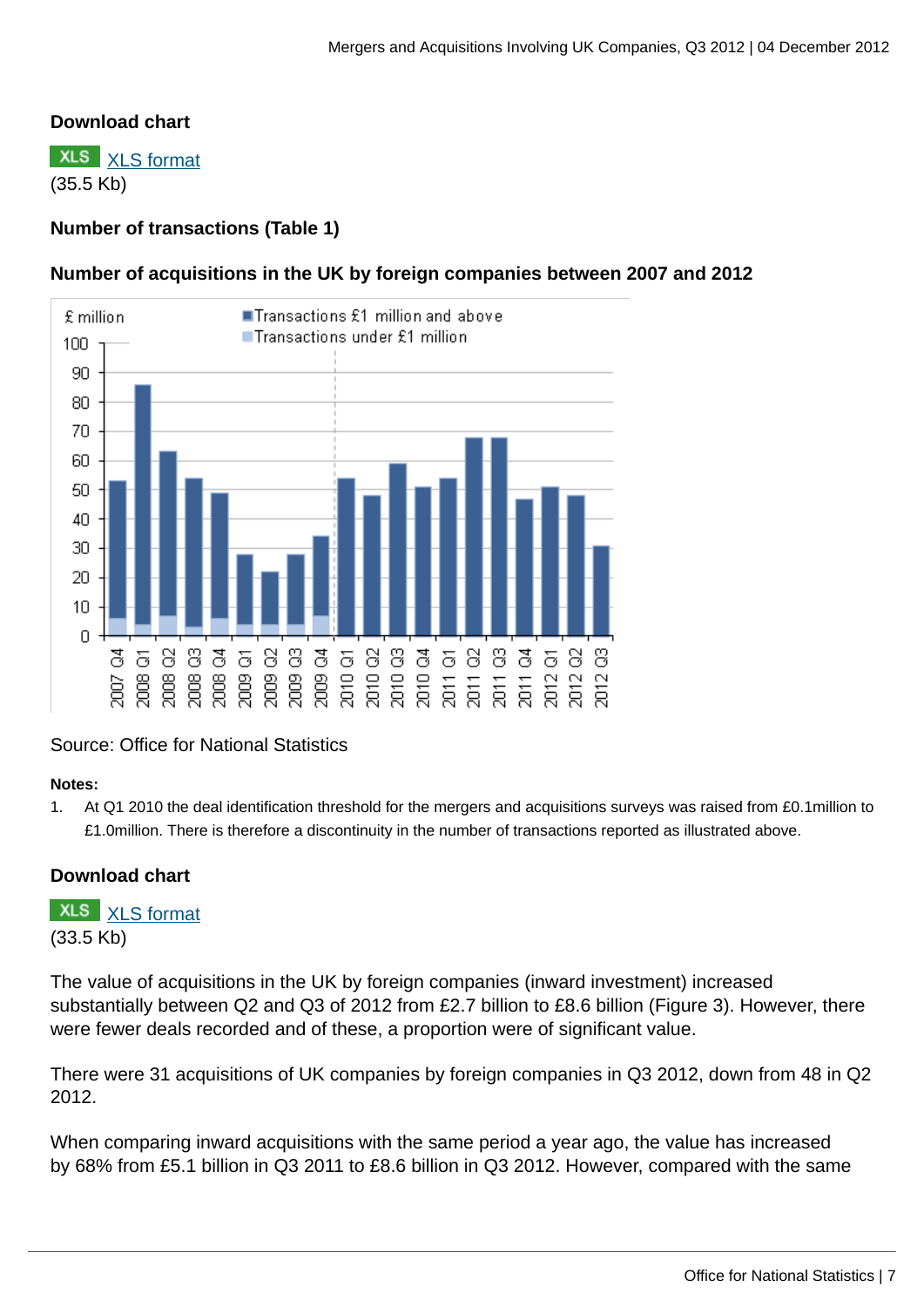quarter in the previous year, the number of transactions in Q3 2012 has actually fallen by 37 deals. This may indicate that, during this period, M&A activity was dominated by larger companies.

Three significant deals are shown in the table below and account for 47% of the total value of inward acquisitions:

#### **Table B: Significant transactions in the UK by foreign companies, Q3 2012**

Value in £ million

| CGI Group, Inc acquiring<br>Logica Plc                                 | $1,700$ * |
|------------------------------------------------------------------------|-----------|
| <b>PTT Exploration and Production</b><br>Plc acquiring Cove Energy Plc | $1,221$ * |
| H&F Lux Holdco S.A.R.L.<br>acquiring Charterhouse Nadia<br>1 Limited   | $1,129$ * |

#### **Table notes:**

- 1. \* Value as reported in financial press or other public sources
- 2. See background notes 2, 3 and 4

#### **Download table**

**XLS** [XLS format](http://www.ons.gov.uk:80/ons/rel/international-transactions/mergers-and-acquisitions-involving-uk-companies/q3-2012/prt-m-a-table-b.xls) (29.5 Kb)

Another significant deal which completed in Q3 was the acquisition of NDS Group Holdings Ltd by Cisco Systems, Inc of the USA.

#### **Transactions in the UK by other UK companies**

This section illustrates the value and number of acquisitions in the UK by other UK companies over the last five years (domestic M&A).

#### **Value of transactions (Table 8)**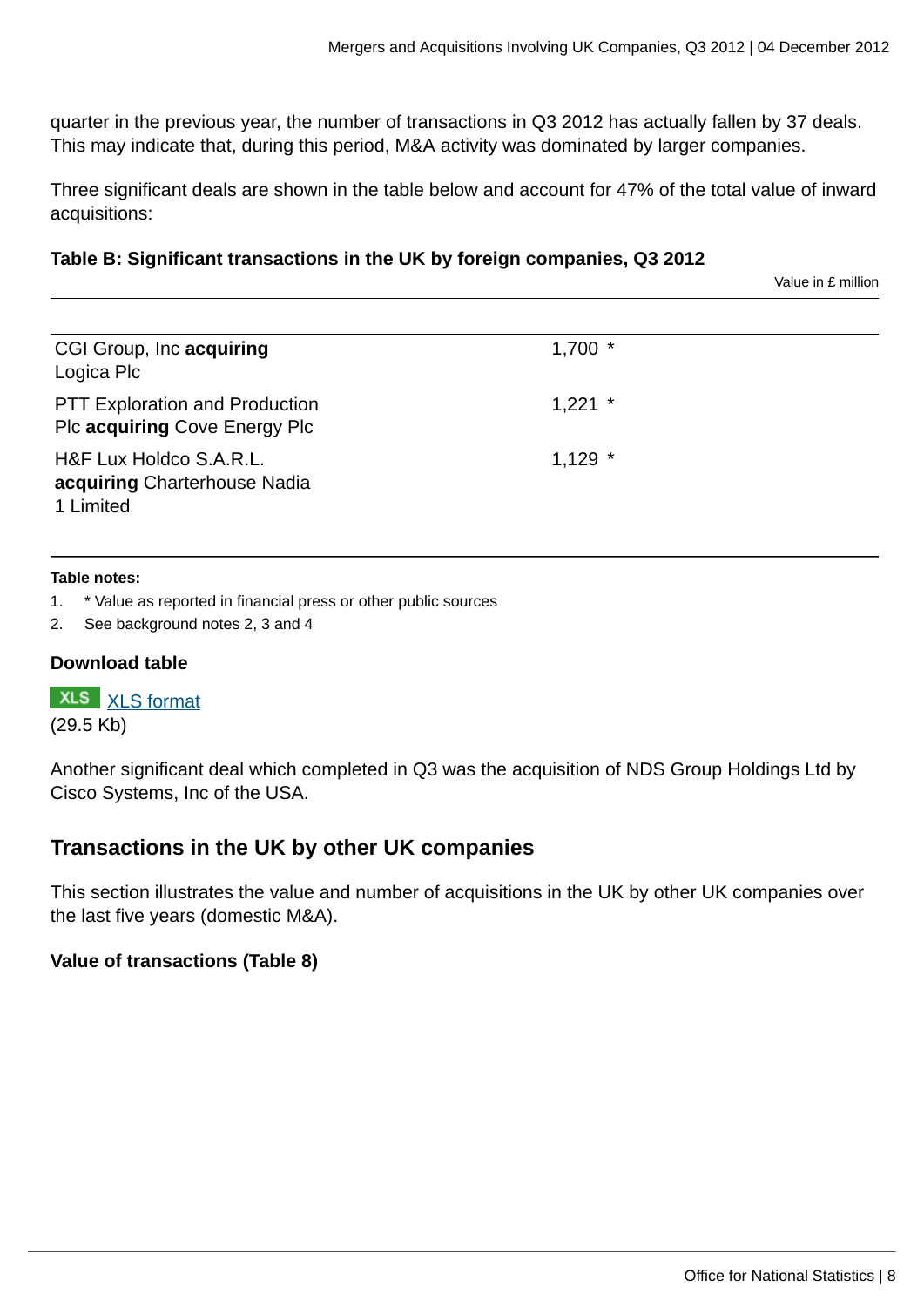

### **Figure 5: Value of acquisitions in the UK by other UK companies**

#### **Source: Office for National Statistics**

#### **Notes:**

- 1. At Q1 2010 the deal identification threshold was raised from £0.1 million to £1.0 million. There is therefore a negligible discontinuity in the value of transactions reported in the table above.
- 2. All values are at current prices (see Background Notes for definition).

#### **Download chart**

**[XLS format](http://www.ons.gov.uk:80/ons/rel/international-transactions/mergers-and-acquisitions-involving-uk-companies/q3-2012/chd-m-a-figure-5.xls) (33.5 Kb)**

**Number of transactions (Table 8)**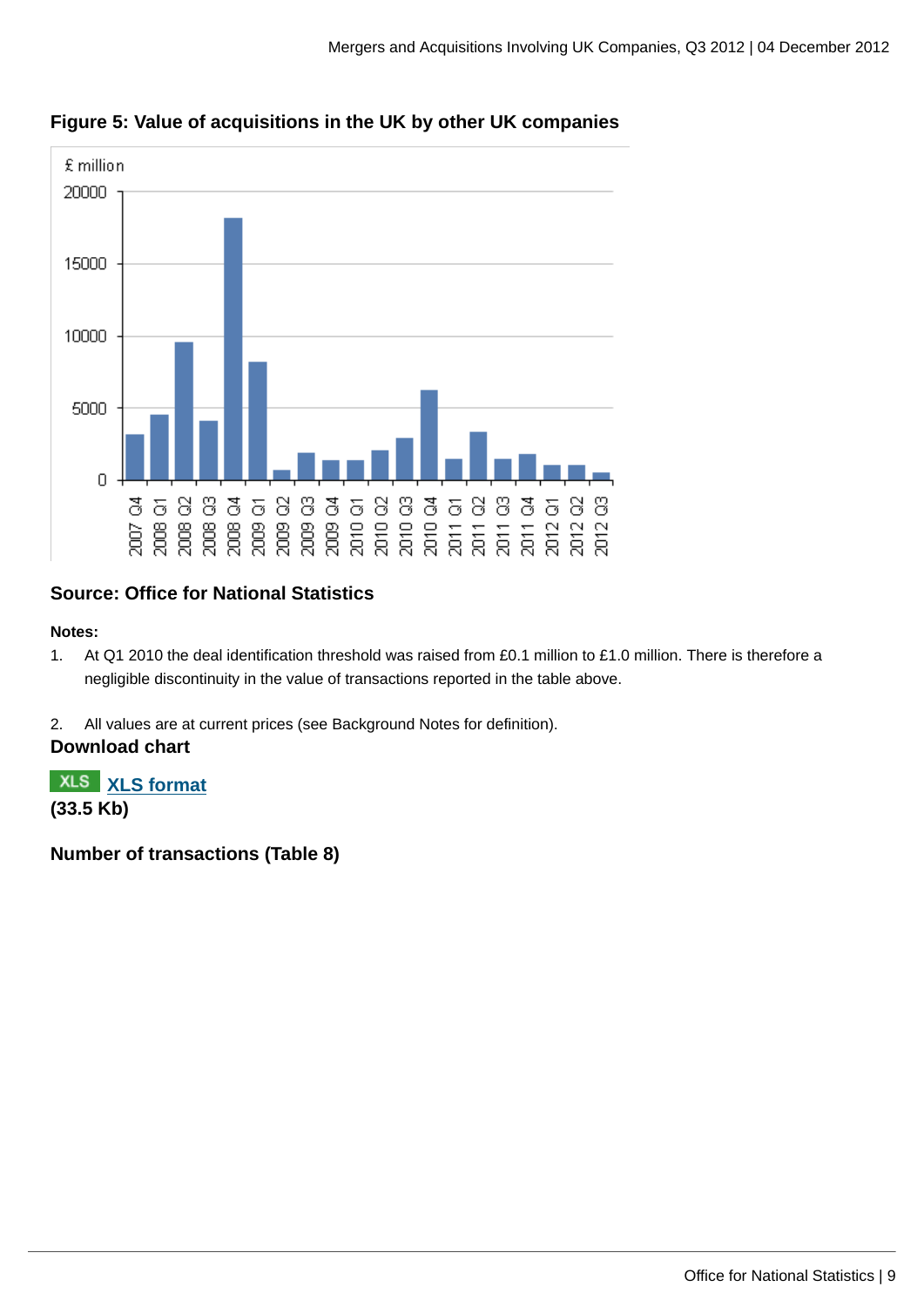

#### **Figure 6: Number of acquisitions in the UK by other UK companies**

#### **Source: Office for National Statistics**

#### **Notes:**

1. At Q1 2010 the deal identification threshold for the mergers and acquisitions surveys was raised from £0.1million to £1.0million. There is therefore a discontinuity in the number of transactions reported as illustrated above.

#### **Download chart**

#### **[XLS format](http://www.ons.gov.uk:80/ons/rel/international-transactions/mergers-and-acquisitions-involving-uk-companies/q3-2012/chd-m-a-figure-6.xls) (33.5 Kb)**

The value of acquisitions in the UK by other UK companies (domestic investment) fell between Q2 and Q3 of 2012, from £1.0 billion to £0.5 billion. This is the lowest quarterly value reported since Q2 2009. The most significant transaction recorded in Q3 2012 was the acquisition of Woodstock Target 10 Limited by Trilliam Bidco Limited.

The number of domestic acquisitions decreased significantly between the second and third quarters of 2012 (Figure 6). There were 47 acquisitions of UK companies by other UK companies in Q3 2012, compared with 79 in Q2 2012. Within these transactions there were 40 acquisitions of independent companies (85% of the total number of deals) and seven transactions by company groups involving their subsidiaries (15%).

Annual comparisons of Q3 data between 2011 and 2012 reflect a sharp decline in domestic M&A activity, where both the number and value of domestic transactions fell considerably. There were 97 deals in Q3 2011 compared with 47 in Q3 2012, the lowest number reported since Q2 2009. This may be evidence of continued caution by UK companies to undertake equity capital transactions during the current economic climate**.**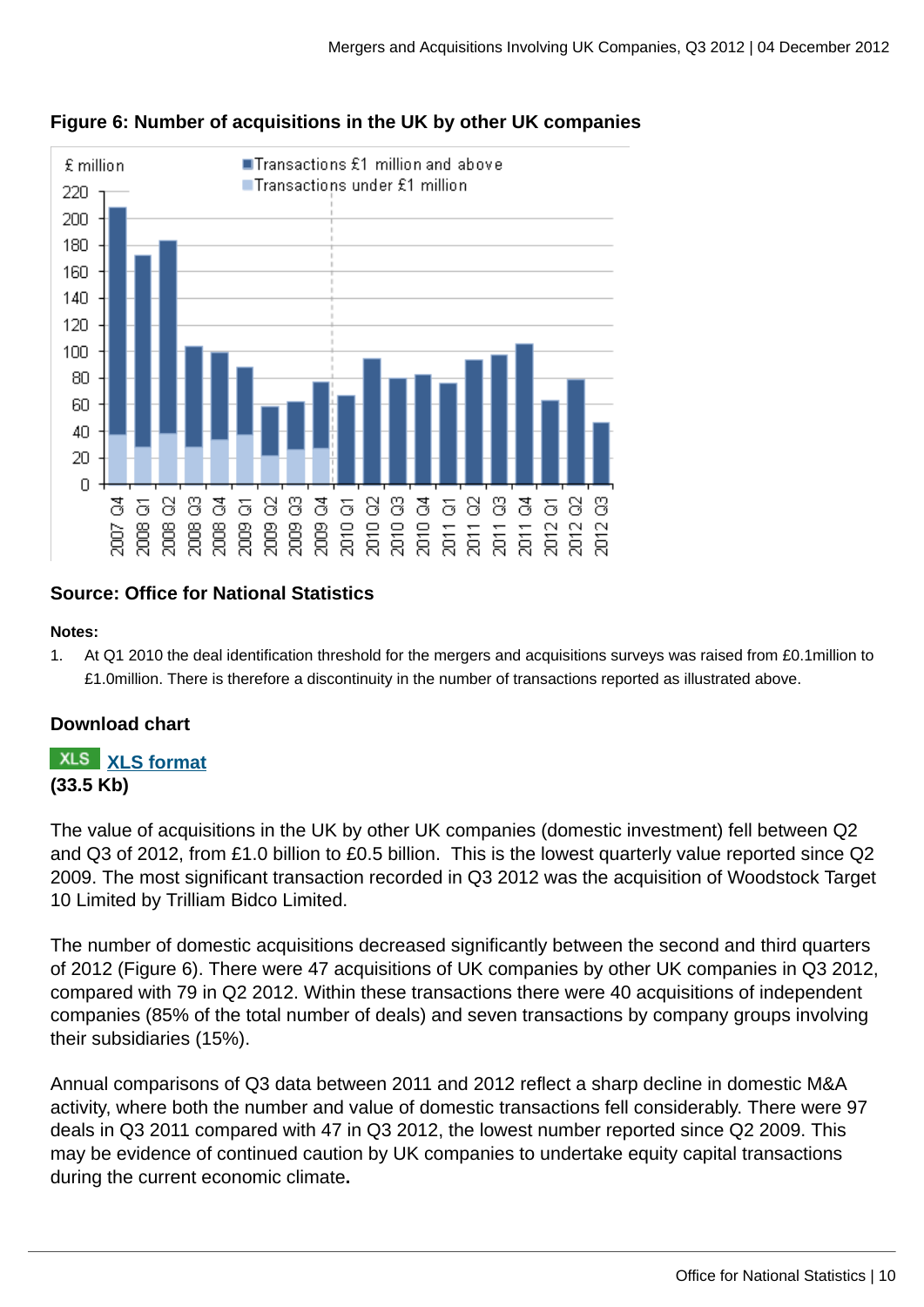#### **Background notes**

#### 1. **User engagement**

We are constantly aiming to improve this release and its associated commentary. We would welcome any feedback you might have and would be particularly interested in knowing how you make use of these data to inform our work. Please contact us via email [fdi@ons.gsi.gov.uk](mailto:fdi@ons.gsi.gov.uk) or telephone Ciara Williams-Fletcher on (+44) (0)1633 456455.

#### 2. **Basic quality information**

The [Quality and Methodology Information for Mergers and Acquisitions \(M&A\) surveys \(656.3](http://www.ons.gov.uk:80/ons/guide-method/method-quality/quality/quality-information/business-and-energy/mergers-and-acquisitions.pdf) [Kb Pdf\)](http://www.ons.gov.uk:80/ons/guide-method/method-quality/quality/quality-information/business-and-energy/mergers-and-acquisitions.pdf) report describes in detail the uses of the statistics presented in this publication, their general quality and the methods used to produce them.

#### 3. **Relevance to users**

Within ONS, the mergers and acquisitions data are considered to be essential for producing Balance of Payments and economic accounts statistics. The survey results form important components of the UK Balance of Payments and the National Economic and Financial Accounts and are vital in the measurement of the financial and non-financial business sector accounts.

The Cross-Borders Mergers and Acquisitions survey (M&A) data are used in the compilation of the estimates of Foreign Direct Investment (FDI). These data meet the needs of FDI by collecting data on all acquisitions which lead to a holding in excess of 10% of the issued share capital. These estimates then feed into the UK Balance of Payments and the 'Rest of the World' sector of the financial accounts in the National Accounts, for which there is an EU legal requirement. Individual transaction information is also used to estimate the counterpart in 'portfolio' investment flows for monthly Balance of Payments.

The data collected are also used in updating business structures and country of ownership codes on the Inter-Departmental Business Register (IDBR). The IDBR is a comprehensive list of UK businesses that is used by government for statistical purposes.

#### **Elsewhere in government, examples of departments who use the data include:**

- HM Treasury, Economic Analysis Division, where the data is used in preparing briefing and forecasting,
- Department for Business, Innovation and Skills, where direct investment data is required for ministerial briefing, parliamentary questions and in formulating trade policy,
- UK Trade & Investment, where the information is used for briefing on the extent to which the UK is successful in attracting inward investment,
- and HM Revenue and Customs, where the data is used to help in forecasting company taxation.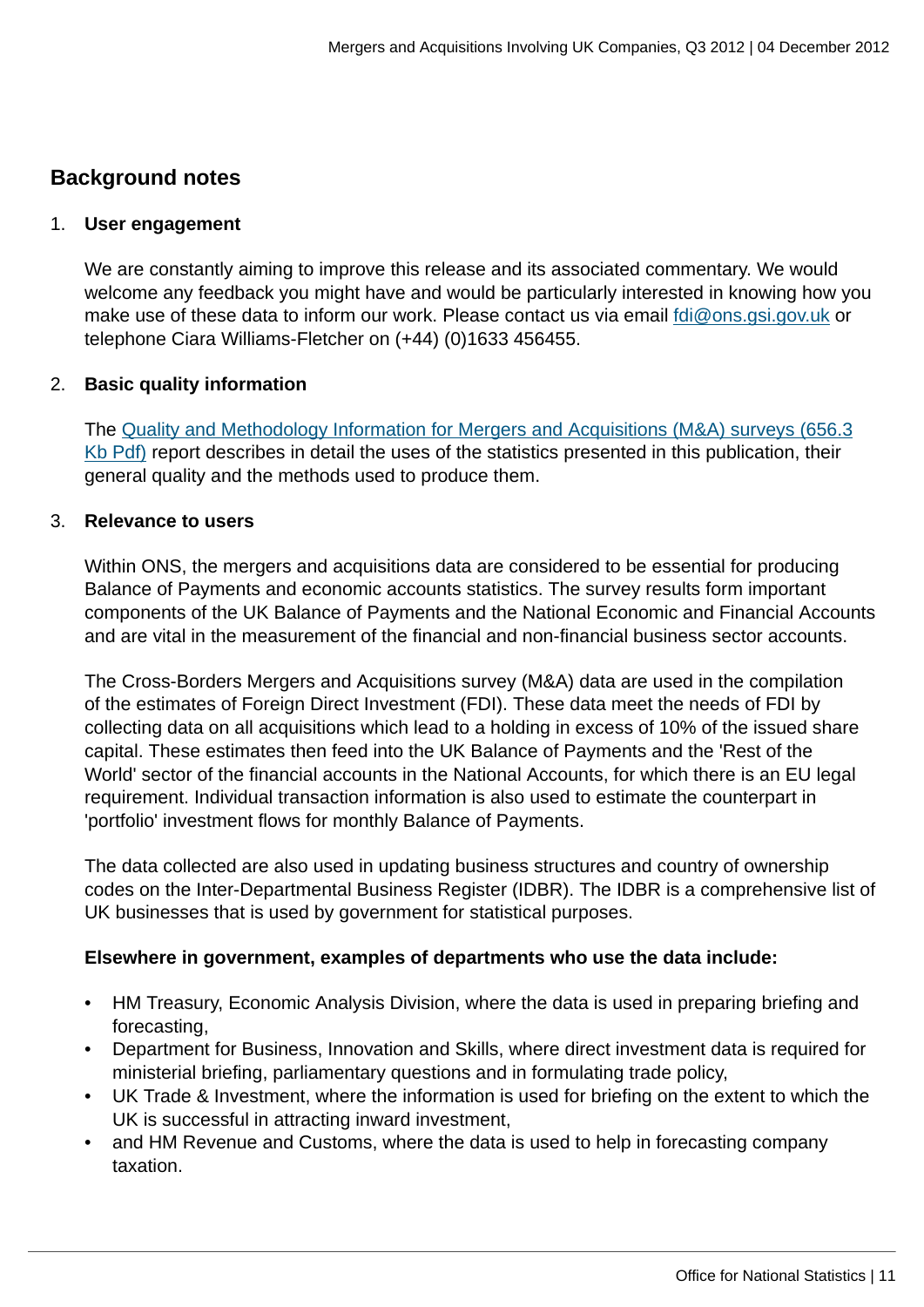#### **Non-government users include:**

Private companies which are interested in analysing country and industry data for trends by foreign firms in the UK and by UK companies abroad and also for researching corporate finance activity and for the purpose of investment banking:

- UK embassies of foreign countries, which are interested in information on specific countries and companies making acquisitions,
- and Private sector economists, journalists and academics who are interested in information on particular industries and particular countries for research purposes and who use the data for periodic statistical comparisons.

Feedback from users has indicated that the information received from the M&A survey has a high degree of relevance across the above user groups, meets the vast majority of user needs, and all information currently collected and published is used.

#### **Source of data:**

The information collected is based on reports in the financial press, specialist magazines, company and financial websites supplemented by special surveys to businesses to determine the form, value and timing of each transaction.

Global M&A activity is often driven by the availability of credit and company profits as well as a sense of confidence in the economic outlook. The majority of large M&A deals involve some element of borrowing or leveraging and therefore when credit markets freeze, as happened in the 2007 global financial crisis, and the subsequent Euro area sovereign debt crisis, then M&A activity is curtailed. A poor global credit market would discourage M&A activity.

If the information is not yet in the public domain, such transactions may not be reflected in the analysis. Where full information has not yet been received on the details of the acquisition or disposal, the value of the transaction indicated in the public domain is used as an interim estimate.

The data shown in this release relate solely to mergers and acquisitions undertaken by companies: acquisitions by individuals are not included.

All values are published as current prices which are the prices as they were at the time of measurement and not adjusted for inflation.

#### 4. **Significant transactions**

Significant Transactions tables show the reported figures for a selection of significant transactions which occurred in the quarter, where 'significance' is defined as the absolute value of the deal. The figures shown are usually the ones available from the financial press or other sources in the public domain although occasionally, with the consent of the company, the value returned to the Office for National Statistics (ONS) is used in the tables instead of the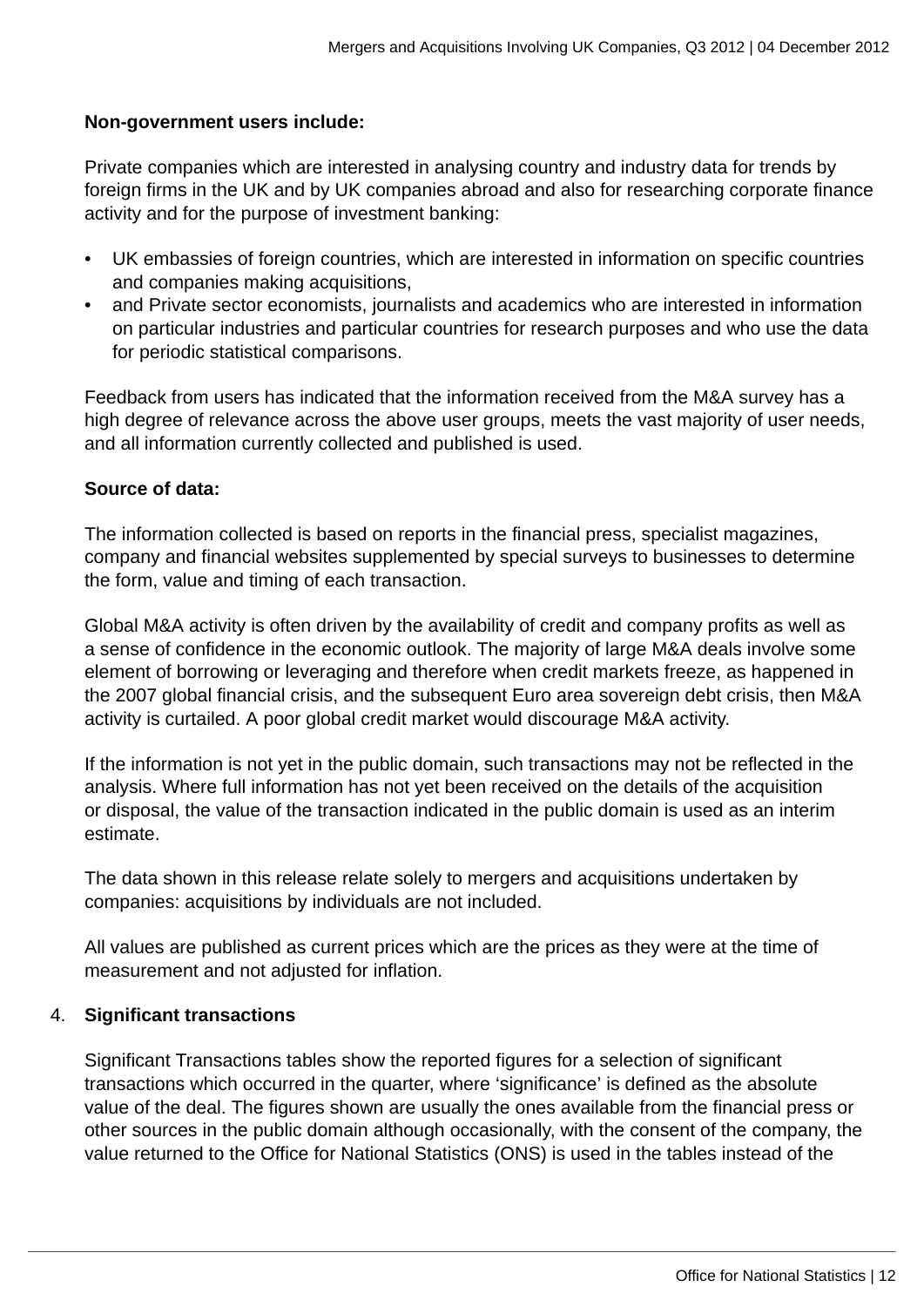press reported figure. If the company's consent cannot be obtained then the deal is excluded, however, the values are included in the aggregate tables.

Occasionally, therefore, a large deal may be missing (suppressed) from the lists so it is best to regard these tables as an indication of the ranking of deals rather than a completely exhaustive listing. Press reported figures often differ to some extent from those supplied by companies to ONS and it is the latter which are used in compiling statistical aggregates in tables 1-10. Included in the prices quoted in the tables of significant transactions is the total published price paid for the company excluding any assumed debt where known. Deferred payments are included in the reported price even if the payment is made in a different quarter.

#### 5. **Types of transactions covered**

**Mergers** are acquisitions in which all or part of the payment is made in shares, such that the shareholders of the two companies become shareholders of a new, combined company group.

**Demergers** are disposals where a company group divides into two or more separate companies, in such a way that the shareholders of the restructured companies remain the same, or retain the equivalent value shareholding in one of the newly independent companies. Demergers are included in the statistics within disposals.

Cross-border acquisitions denote transactions where a company in one country acquires, either directly or indirectly, a controlling interest in a company in another country.

**Direct transactions** are those where a company in one country acquires a controlling interest in a company incorporated in another country.

**Indirect transactions** are those where a company uses an existing foreign subsidiary to acquire a controlling interest in a company incorporated in another country. The acquiring foreign intermediate company may be located in the same country in which the acquisition is being made or in a different country.

**Acquisitions within the UK by other UK companies** denote mergers and acquisitions involving only UK registered companies.

Where the acquired company was a subsidiary of another company the transaction is classified as a sale between company groups.

The phrase 'acquisitions in the UK by UK companies' refer to deals where the ultimate ownership remains in the UK. This heading does not cover the total number or value of deals where a UK company is the acquirer. When a foreign company acquires a UK company through one of its existing UK subsidiaries or a UK registered special purpose vehicle that deal is shown as part of the data under 'acquisitions in the UK by foreign companies'.

#### 6. **Financing**

This statistical bulletin provides details of the application of funds to effect mergers and acquisitions and the proceeds raised from disinvestments and demergers.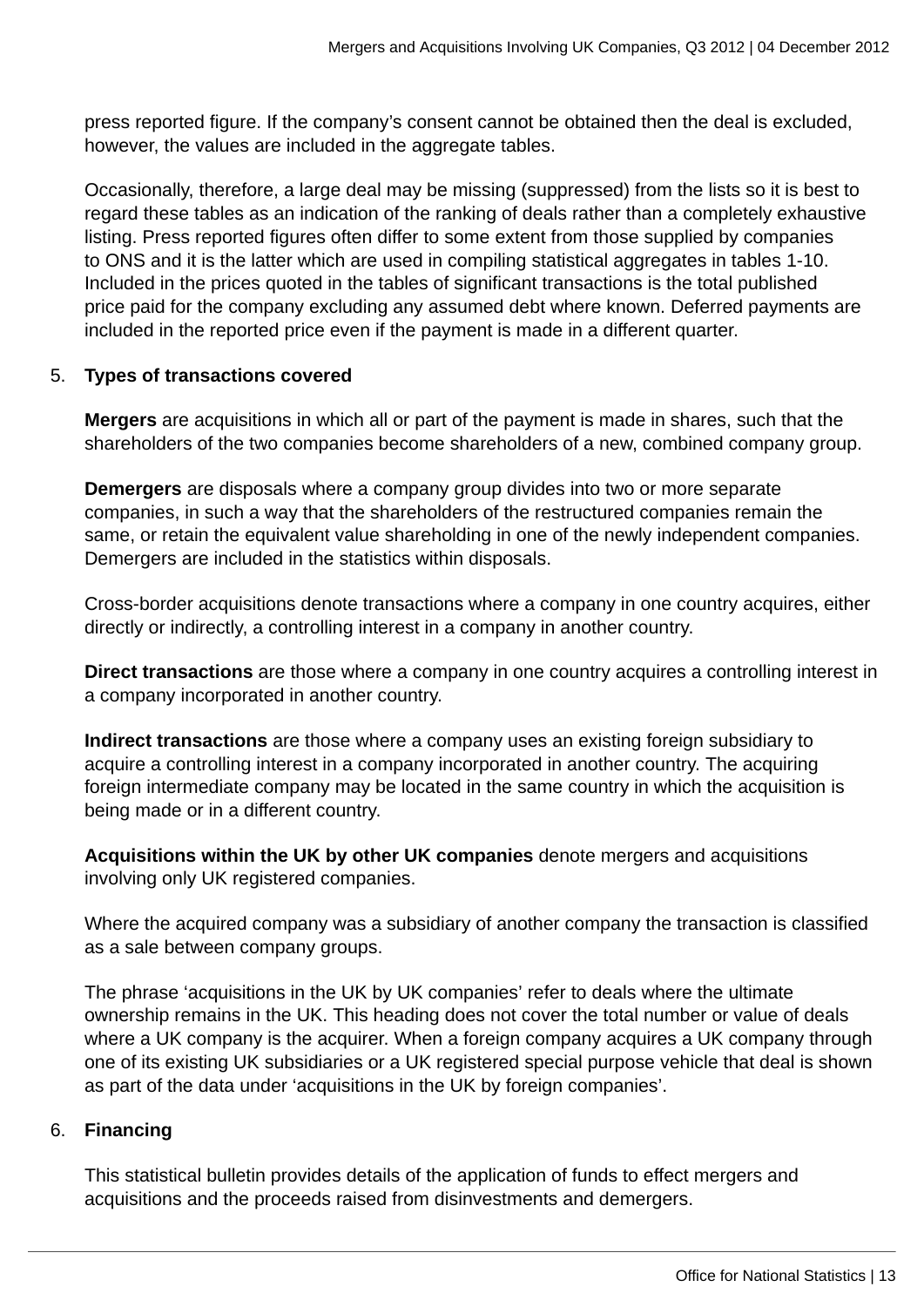For indirect foreign transactions there is the added complication of considering the movements of funds either as capital injection or in the form of loans between parent companies and their foreign subsidiaries making the acquisition. Occasionally, the foreign subsidiary obtains the funds required partly or entirely outside the UK from sources such as:

a. Own resources,

- b. Borrowing from banks and other local sources,
- c. Share, bond and other capital or notes issued abroad.

A transaction may be funded by more than one method.

#### 7. **Revisions**

Data for Q1 and Q2 2012 have been revised in the light of new information, and so revisions to the data for Q1 and Q2 2012 have been published in this statistical bulletin. No further revisions to data prior to Q1 2012 have been made. Therefore time series data for all quarters of 2011 and any previous historic quarterly periods remains unchanged.

Annual data tables for 2011 are produced in conjunction with the Q4 2011 data. Revisions to the 2011 quarterly and annual figures are re-calculated at Q1 2012 only. No revisions to annual data prior to 2011 have been made. Therefore time series data for previous historic annual periods remain unchanged.

Revisions to the aggregates used in M&A principally occur for the following reasons:

#### **Completion of transactions:**

On announcement of a proposed transaction an expected completion date is usually given. The publicly reported values will be allocated to the quarter of expected completion. If the transaction is ultimately completed in an earlier or later quarter, the recorded values will be reallocated to the new quarter.

#### **Publicly reported values:**

Publicly reported values are initially used to compile the aggregates. These can vary considerably from the values ultimately supplied by the respondents, frequently because the assumption of debt has been included in the publicly reported value. A nominal value is applied if no publicly reported value is available. The final values used to create the aggregates are those supplied by the respondent.

#### **Non-completion of transactions:**

On announcement of a proposed transaction the publicly reported value of the transaction is recorded. If the transaction does not subsequently take place the recorded value will be deleted.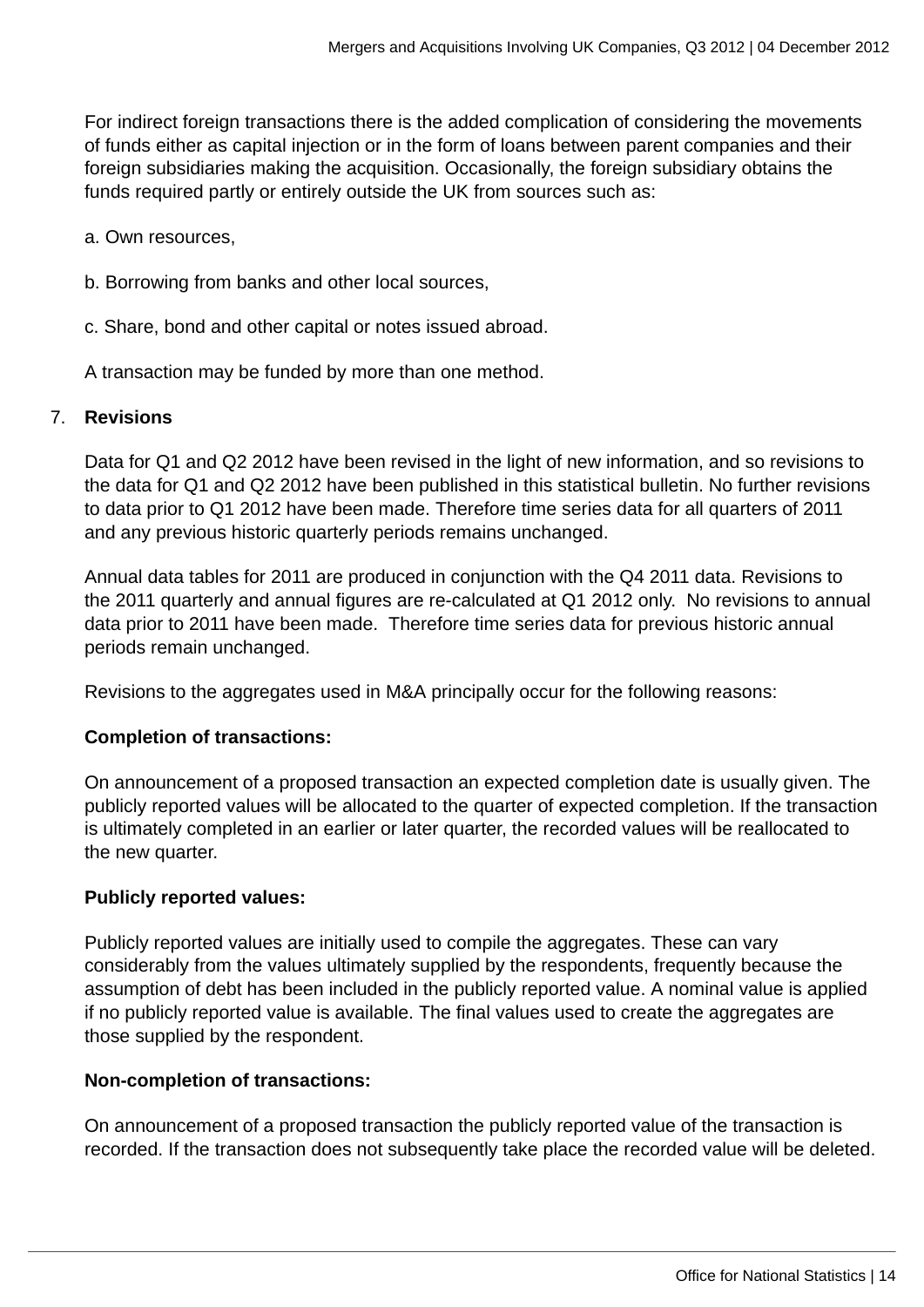#### **Non-share transactions:**

On announcement of a proposed transaction it may appear that there will be transactions in the share capital of the companies involved and the publicly reported values will be recorded. If subsequent information contradicts this the recorded values will be amended or deleted.

#### **Control:**

On announcement of a proposed transaction it may appear that the transaction will give the purchasing company control of the purchased company, that is, a share ownership of greater than 50%. If subsequent information contradicts this the recorded values will be amended or deleted.

#### **Revisions from respondents:**

Very occasionally respondents revise the values that they have previously supplied to ONS. The revised values are those used to create the aggregates.

|                                          | <b>Value in latest</b><br>quarter | <b>Average revision</b><br>(Bias) | <b>Average revision</b><br>without regard<br>to sign (Average<br><b>Absolute</b><br><b>Revision)</b> |
|------------------------------------------|-----------------------------------|-----------------------------------|------------------------------------------------------------------------------------------------------|
| Value of Outward<br>Acquisitions         | 6,123.0                           | 944.2                             | 944.2                                                                                                |
| Value of Outward<br><b>Disposals</b>     | 1,375.0                           | 204.4                             | 278.8                                                                                                |
| Value of Inward<br>Acquisitions          | 2,713.0                           | 778.2                             | 778.2                                                                                                |
| Value of Inward<br><b>Disposals</b>      | $\sim$                            | $\ddot{\phantom{1}}$              | $\cdots$                                                                                             |
| <b>Value of Domestic</b><br>Acquisitions | 1,021.0                           | 396.2                             | 415.4                                                                                                |

#### **Table C: Average revisions over the previous five quarters**

#### **Download table**

**XLS** [XLS format](http://www.ons.gov.uk:80/ons/rel/international-transactions/mergers-and-acquisitions-involving-uk-companies/q3-2012/prt-m-a-table-c.xls) (17.5 Kb)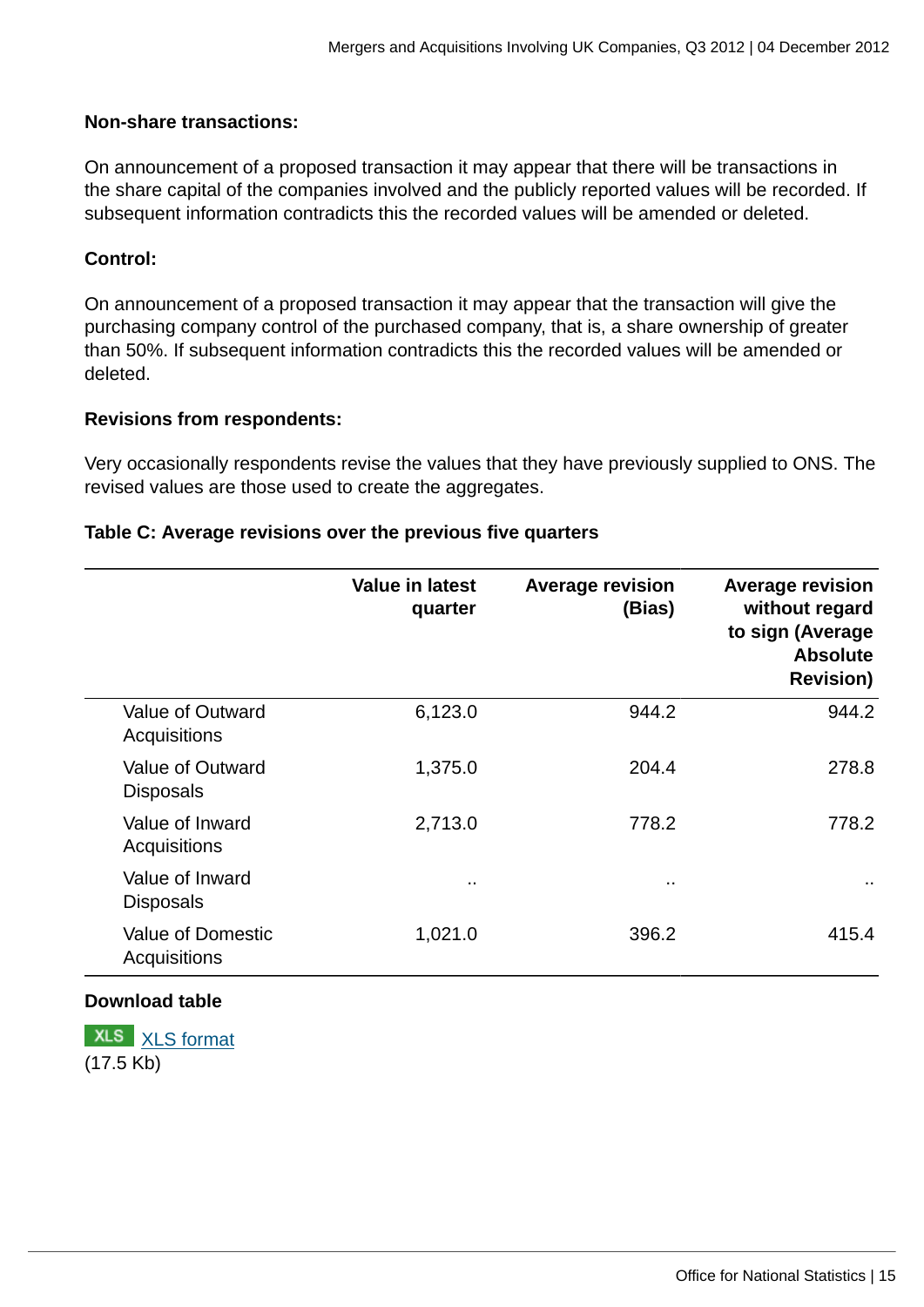|                                                  | Number in latest quarter | <b>Average Revision (Bias)</b> |
|--------------------------------------------------|--------------------------|--------------------------------|
| Number of Outward<br>Acquisitions                | 41                       | 19.8                           |
| Number of Outward<br><b>Disposals</b>            | 14                       | 6.4                            |
| Number of Inward<br>Acquisitions                 | 48                       | 15.0                           |
| Number of Inward<br><b>Disposals</b>             | 7                        | $-12.4$                        |
| <b>Number of Domestic</b><br><b>Acquisitions</b> | 79                       | 23.4                           |

#### **Table D: Average revisions over the previous five quarters**

#### **Download table**

**XLS** [XLS format](http://www.ons.gov.uk:80/ons/rel/international-transactions/mergers-and-acquisitions-involving-uk-companies/q3-2012/prt-m-a-table-d.xls) (29 Kb)

The difference between the first and later estimate give an indication of the magnitude of one component of error in the first estimate. A statistical test is applied to the average revisions to find out if there is bias in the estimates. The revisions are considered to be biased if the mean revision is significantly different from zero. Analyses indicate statistically significant bias in the revisions for the value of inward acquisitions, however, as a caveat, a relatively short period of time is being considered (implying that the degrees of freedom are low). For the other variables, these tests were not statistically significant for any of the key variables implying that the average revision might be non zero simply through random effects.

This reflects the fact that the primary reason for revisions to the numbers of transactions is the identification of further deals after the statistics are initially released.

#### 8. **Response rates**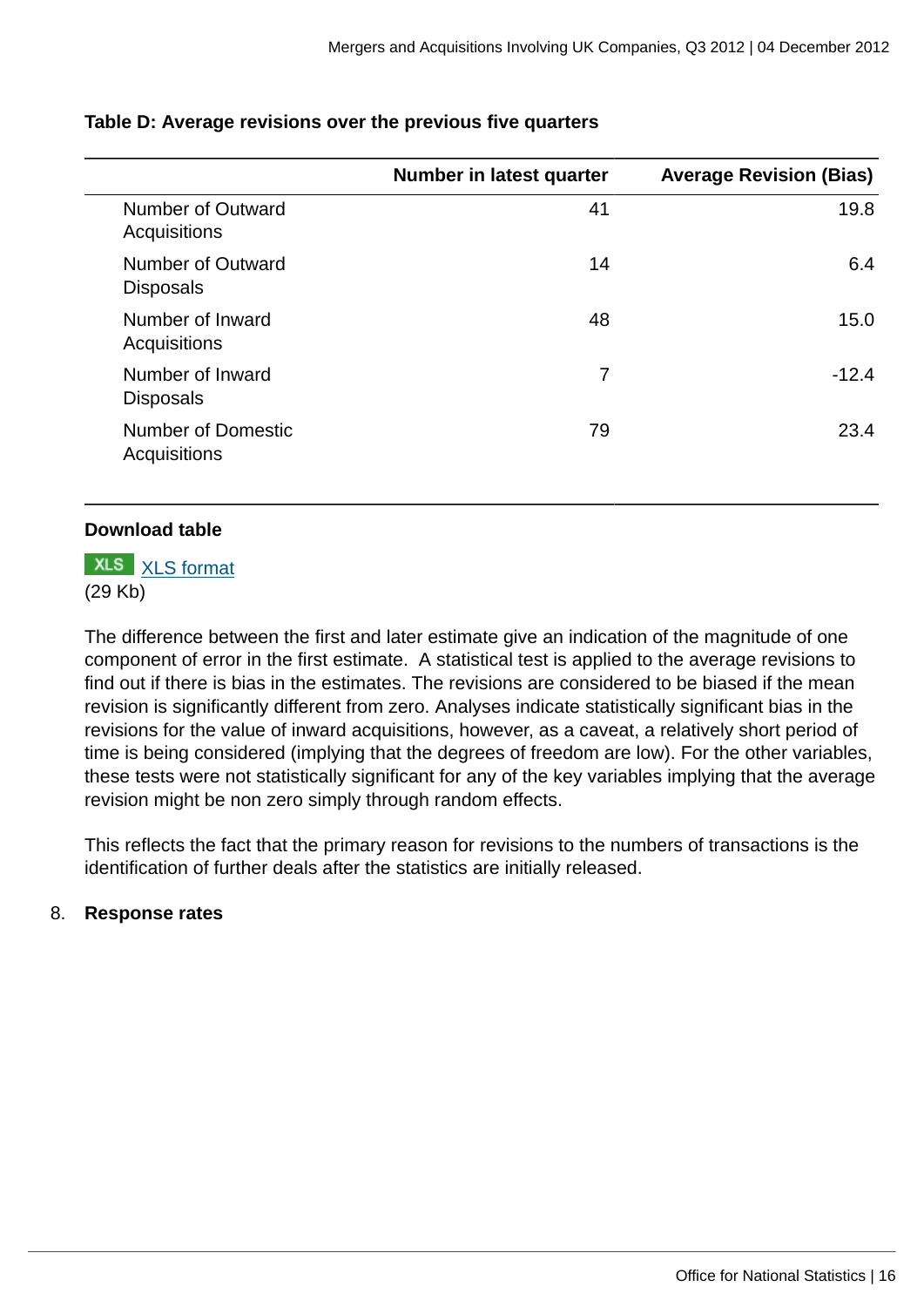#### **Table E: Response rates**

| Cross-border mergers and acquisitions: Outwards       |         |         |
|-------------------------------------------------------|---------|---------|
| Statistics of Sample Size – Latest Survey Conducted:  |         |         |
| Reference Period                                      | Q2 2012 | Q3 2012 |
| Response Rate (%)                                     | 85      | 100     |
| Cross-border mergers and acquisitions: <i>Inwards</i> |         |         |
| Statistics of Sample Size – Latest Survey Conducted:  |         |         |
| Reference Period                                      | Q2 2012 | Q3 2012 |
| Response Rate (%)                                     | 87      | 71      |
| Domestic mergers and acquisitions (DAM)               |         |         |
| Statistics of Sample Size – Latest Survey Conducted:  |         |         |
| Reference Period                                      | Q2 2012 | Q3 2012 |
| Response Rate (%)                                     | 93      | 87      |
|                                                       |         |         |

#### **Download table**

**XLS** [XLS format](http://www.ons.gov.uk:80/ons/rel/international-transactions/mergers-and-acquisitions-involving-uk-companies/q3-2012/prt-m-a-table-e.xls) (30 Kb)

#### 9. **Notes to tables**

The deal identification threshold has been increased at Q1 2010 to a value of £1.0 million from a previous value of £0.1 million. As a consequence there is a discontinuity in the number of deals reported from Q1 2010 onwards compared with previous periods. The size of this discontinuity is highlighted in figures 3, 5 and 7.

Symbols used in the tables are:

.. Figure suppressed to avoid disclosure of information relating to individual enterprises.

– Nil or less than half the final digit shown.

The sum of constituent items in tables may not always agree exactly with the totals shown due to rounding.

#### 10. **Office for National Statistics**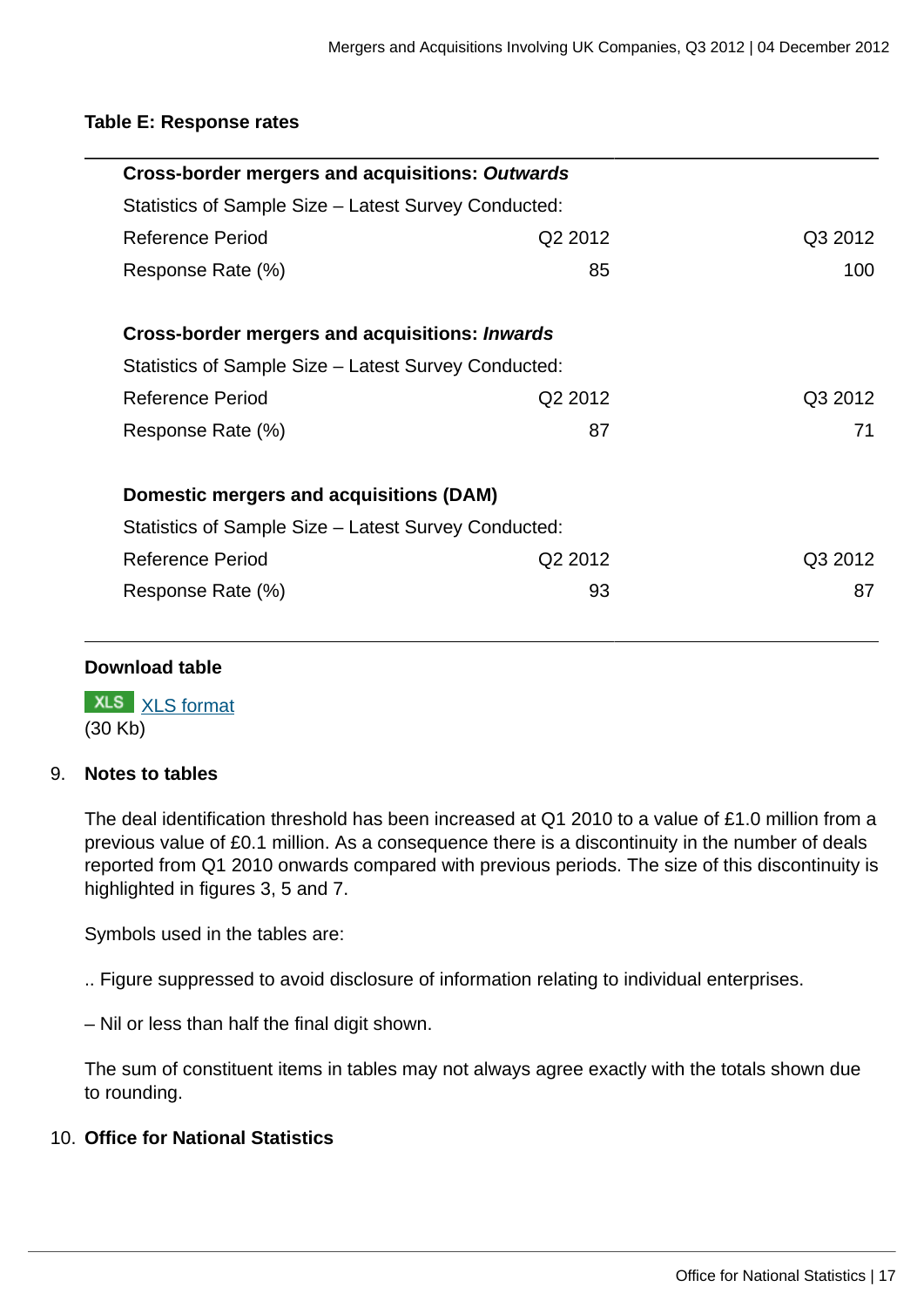The Office for National Statistics (ONS) is the executive office of the UK Statistics Authority, a non-ministerial department which reports directly to Parliament. ONS is the UK government's single largest statistical producer. It compiles information about the UK's society and economy, and provides the evidence-base for policy and decision-making, the allocation of resources, and public accountability. The Director General of ONS reports directly to the National Statistician who is the Authority's Chief Executive and the Head of the Government Statistical Service.

The UK Statistics Authority has reviewed this publication in their report: ["Assessment](http://www.statisticsauthority.gov.uk/assessment/assessment/assessment-reports/assessment-report-164---statistics-on-international-transactions.pdf) [of compliance with the Code of Practice for Official Statistics": Statistics of International](http://www.statisticsauthority.gov.uk/assessment/assessment/assessment-reports/assessment-report-164---statistics-on-international-transactions.pdf) [Transactions,](http://www.statisticsauthority.gov.uk/assessment/assessment/assessment-reports/assessment-report-164---statistics-on-international-transactions.pdf) which was published on 8 December 2011. This review recommended that the Mergers and Acquisitions estimates be designated as National Statistics, subject to ONS carrying out certain requirements. ONS is working hard to meet the requirements set out in this assessment report.

National Statistics are produced to high professional standards set out in the Code of Practice for Official Statistics. They undergo regular quality assurance reviews to ensure that they meet customer needs. They are produced free from any political interference.

#### 11. **Social media**

Follow ONS on [Twitter](http://www.ons.gov.uk:80/ons/external-links/social-media/twitter.html) and receive up to date information about our statistics.

Like ONS on **[Facebook](http://www.ons.gov.uk:80/ons/external-links/social-media/index.html)** to receive our updates in your newsfeed and to post comments on our page.

Watch our videos on [YouTube.](http://www.ons.gov.uk/ons/external-links/social-media/youtube.html)

#### 12. **The Government Statistical Service (GSS)**

The GSS is a network of professional statisticians and their staff operating both within the Office for National Statistics and across more than 30 other government departments and agencies.

#### 13. **Special events**

ONS has recently published commentary, analysis and policy on 'Special Events' which may affect statistical outputs. For full details go to the [special events](http://www.ons.gov.uk:80/ons/guide-method/method-quality/general-methodology/special-events-group/index.html) page on the ONS website.

#### 14. **Discussing ONS business statistics online**

There is a [Business and Trade Statistics community](http://www.statsusernet.org.uk/StatsUserNet/Communities/ViewCommunities/CommunityDetails/?CommunityKey=36dd28ed-e10a-440e-b7fb-86650b746c43) on the [StatsUserNet](http://www.statsusernet.org.uk/Home/) website. StatsUserNet is the Royal Statistical Society's new interactive site for users of official statistics. The community objectives are to promote dialogue and share information between users and producers of official business and trade statistics about the structure, content and performance of businesses within the UK. Anyone can join the discussions by registering via either of the links above.

#### 15. **Release policy**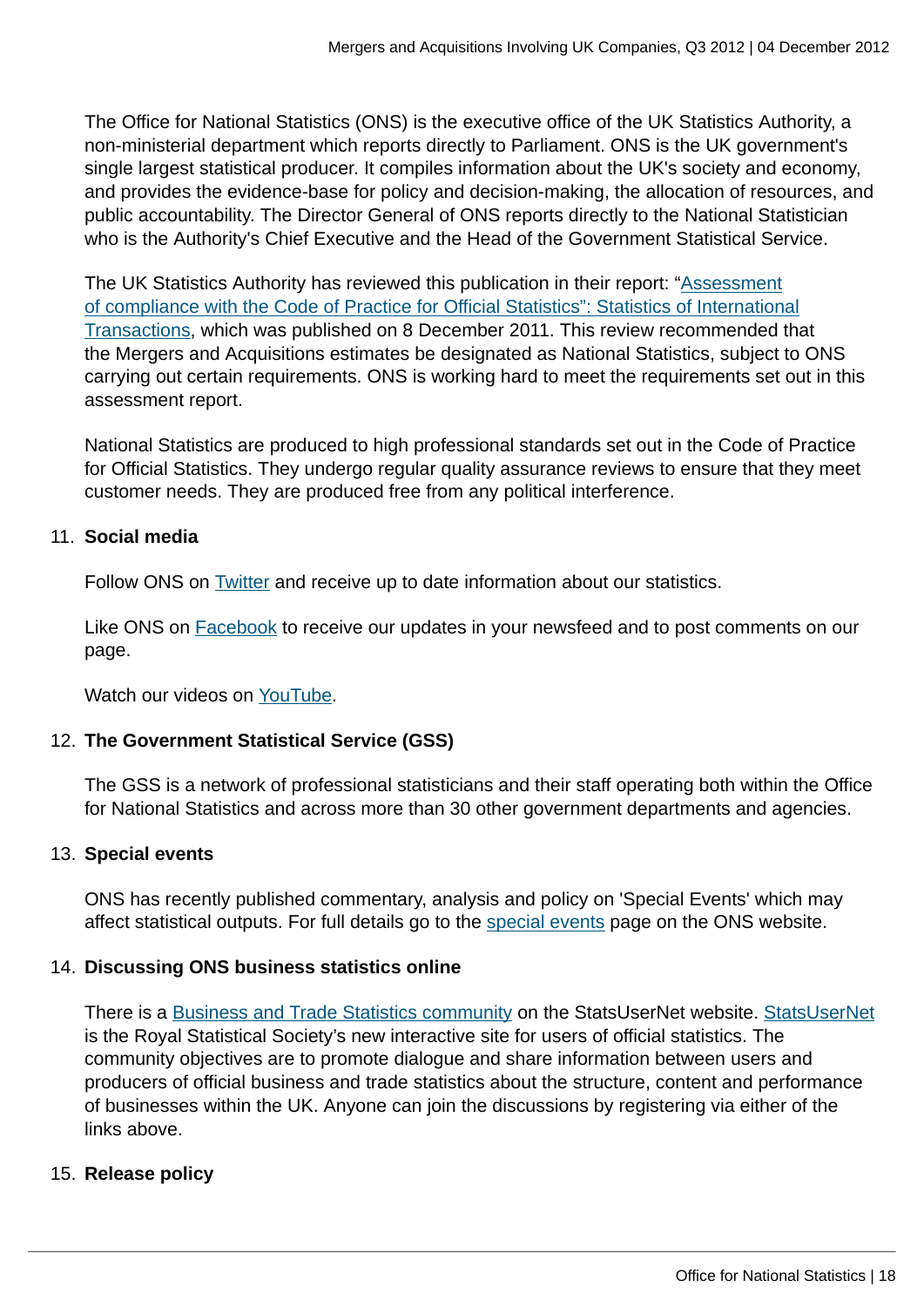All data in this release can be downloaded free of charge from the ONS website. Here are the instructions to obtain a full time series of data from the statistical bulletin or release pages:

- Select 'Data in this release',
- Select 'View datasets associated with this release',
- Select the latest release,
- Select 'Select series from this dataset',
- Select the reference table of interest,
- Select 'View series',
- Select the series of interest (Hint: for a custom download you can use SHIFT to select a range of series or CTRL to select multiple individual series),
- Select 'View selection',
- Select 'Download'.

Alternatively, for low-cost tailored data call Online Services on +44 (0)845 601 3034 or email [info@ons.gsi.gov.uk.](mailto:info@ons.gsi.gov.uk)

16. Details of the policy governing the release of new data are available by visiting [www.statisticsauthority.gov.uk/assessment/code-of-practice/index.html](http://www.statisticsauthority.gov.uk/assessment/code-of-practice/index.html) or from the Media Relations Office email: [media.relations@ons.gsi.gov.uk](mailto:media.relations@ons.gsi.gov.uk)

These National Statistics are produced to high professional standards and released according to the arrangements approved by the UK Statistics Authority.

### **Copyright**

© Crown copyright 2012

You may use or re-use this information (not including logos) free of charge in any format or medium, under the terms of the Open Government Licence. To view this licence, visit www.nationalarchives.gov.uk/doc/open-government-licence/ or write to the Information Policy Team, The National Archives, Kew, London TW9 4DU, or email: [psi@nationalarchives.gsi.gov.uk](mailto:psi@nationalarchives.gsi.gov.uk).

This document is also available on our website at [www.ons.gov.uk.](http://www.ons.gov.uk/)

#### **Statistical contacts**

| <b>Name</b>     | <b>Phone</b>       | <b>Department</b> | <b>Email</b>       |
|-----------------|--------------------|-------------------|--------------------|
| Ciara Williams- | +44 (0)1633 456455 | <b>Business</b>   | fdi@ons.gsi.gov.uk |
| Fletcher        |                    | Outputs and       |                    |
|                 |                    | Developments      |                    |
|                 |                    | <b>Division</b>   |                    |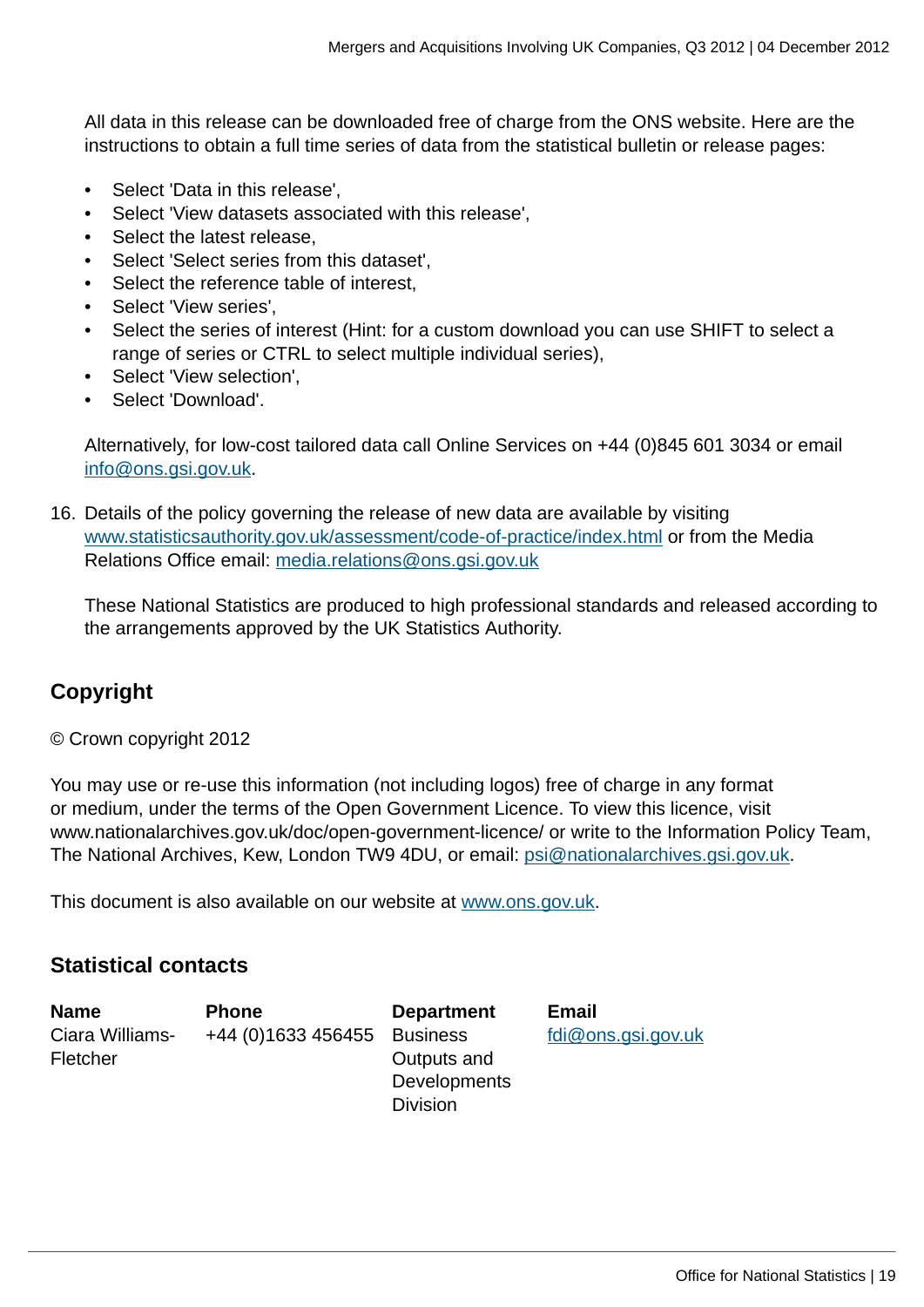**Next Publication Date:** 05 March 2013

**Issuing Body:** Office for National Statistics

#### **Media Contact Details:** Telephone: 0845 604 1858

(8.30am-5.30pm Weekdays)

Emergency out of hours (limited service): 07867 906553

Email: [media.relations@ons.gsi.gov.uk](mailto:media.relations@ons.gsi.gov.uk)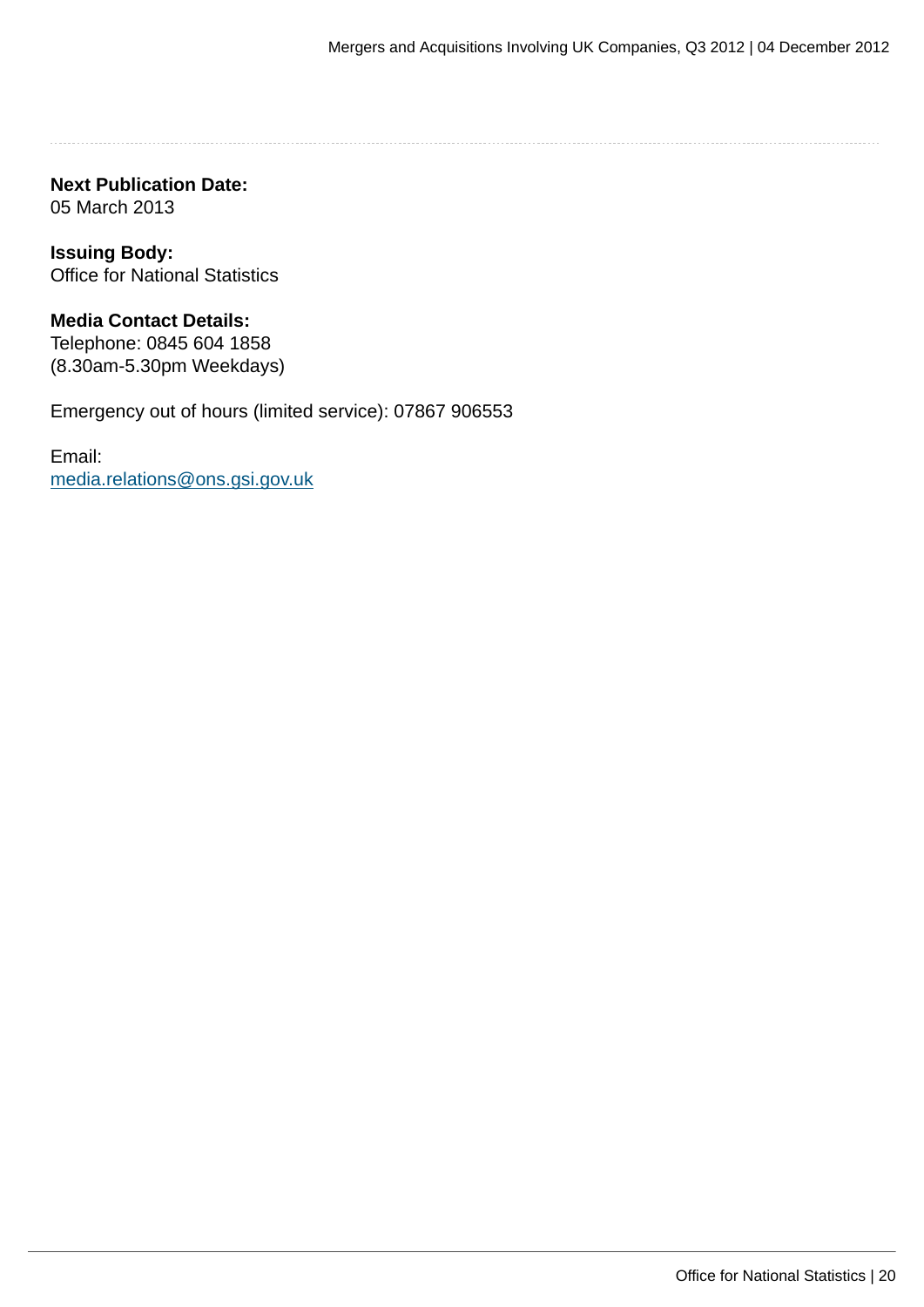

**Press this symbol within the tables to return to contents page.**



**Mergers and Acquisitions Involving UK companiesd Reference Tables, Q3 2012**

- Table 1Summary of Cross-Border Mergers, Acquisitions and Disposals
- Table 2Mergers and Acquisitions Abroad by UK Companies: Source of Funding
- Table 3Disposals Abroad by UK Companies: Funds Realised
- Table 4Mergers and Acquisitions in the UK by Foreign Companies: Source of Funding
- Table 5Disposals in the UK by Foreign Companies: Funds Realised
- Table 6Area Analysis of Acquisitions Abroad by UK Companies / Area Analysis of Disposals Abroad by UK Companies
- Table 7Area Analysis of Acquisitions in the UK by Foreign Companies / Area Analysis of Disposals in the UK by Foreign Companies
- Table 8Summary of Mergers and Acquisitions in the UK by other UK Companies
- Table 9Mergers and Acquisitions in the UK by other UK Companies: Category of Expenditure
- Table 10Summary of Net Cross-Border Acquisitions and Disposals
- Table R1Revisions Since the Last Mergers and Acquisitions Publication

Statistical contact: Ciara Williams-Fletcher, Office for National Statistics,

Telephone number: +44 (0)1633 456455 Email:fdi@ons.gsi.gov.uk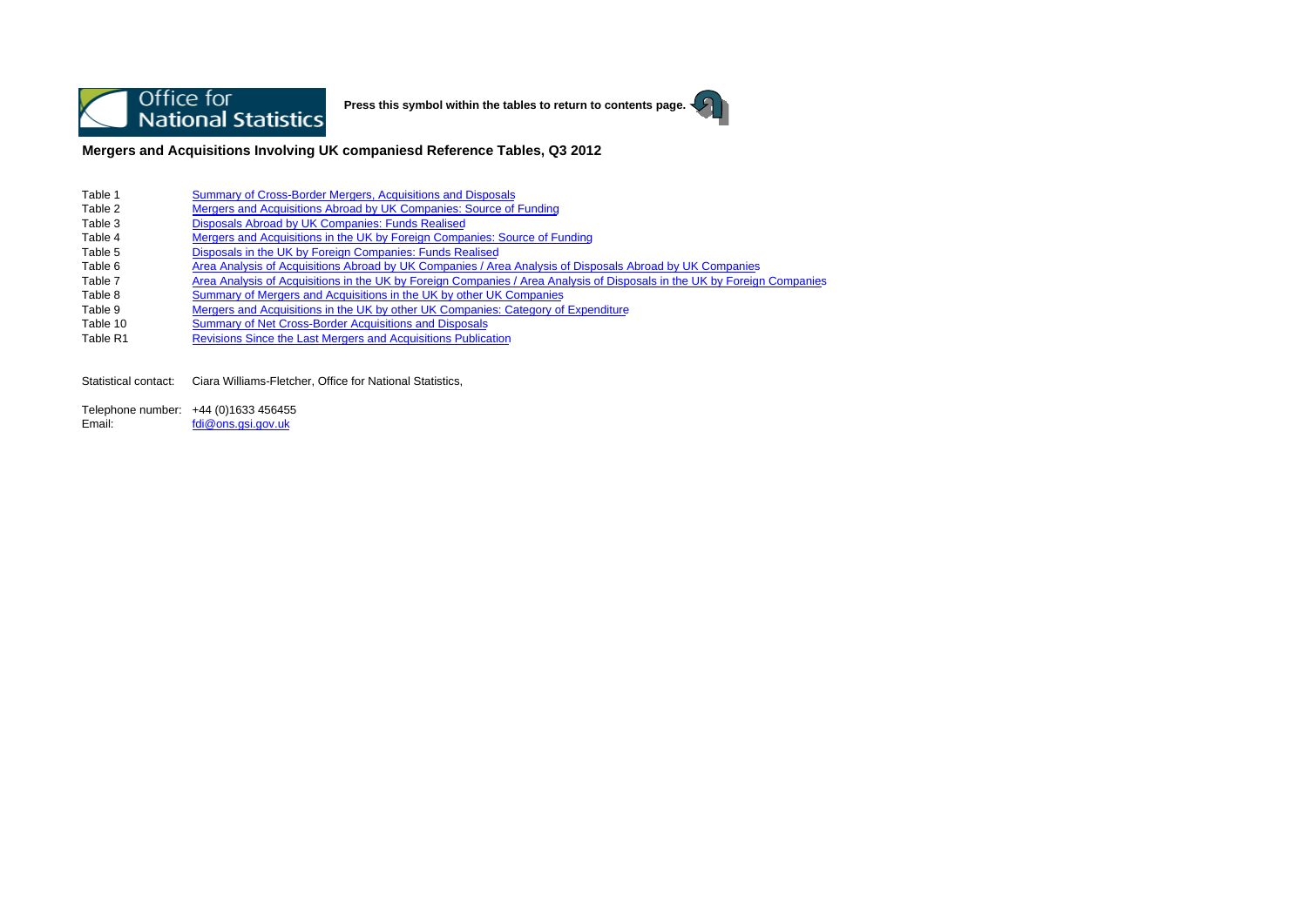#### **1Summary of Cross-Border Mergers, Acquisitions and Disposals**



Number Value Number Value Number Value Number ValueValue CBAQ CBBI CBAS CBBT CBAU CBCQ CBAW CBDB**Annual**2002 262 26,626 128 7,074 117 16,798 60 7,912 2003 243 20,756 136 8,643 129 9,309 55 3,620 2004 305 18,709 118 5,485 178 29,928 54 5,514 2005 365 32,732 110 12,668 242 50,280 61 8,387 2006 405 37,412 89 21,214 259 77,750 55 14,208 2007 441 57,814 104 10,221 269 82,121 66 7,524 2008 298 29,670 71 12,062 252 52,552 49 5,139 2009 118 10,148 37 5,101 112 31,984 38 7,820 2010² 199 12,414 73 11,411 212 36,643 58 9,891 2011 286 50,234 80 14,111 237 32,967 69 11,748 **Quarterly** 2008 Q4 49 3,748 18 1,374 49 8,274 5 1,665 2009 Q1 17 3,744 13 1,299 28 12,354 6 2,157 2009 Q2 32 2,811 7 726 22 645 11 236 2009 Q3 28 2,574 7 .. 28 3,934 8 2,715 2009 Q4 41 1,019 10 .. 34 15,051 13 2,712 2010 Q1² 30 1,027 13 2,790 54 14,371 8 332 £millionTransactions Abroad by UK Companies Transactions in the UK by Foreign Companies<sup>1</sup> Acquisitions Disposals Disposals Acquisitions Disposals 2010 Q2 49 2,293 18 866 48 2,841 15 1,092 2010 Q3 54 5.308 18 4.189 59 12.405 19 3.448 2010 Q4 66 3,786 24 3,566 51 7,026 16 5,019 2011 Q1 70 19,848 18 3,268 54 5,765 15 925 2011 Q2 75 10,982 19 3,110 68 9,712 15 6,102 2011 Q3 77 6,816 22 3,620 68 5,108 17 1,887 2011 Q4 64 12,588 21 4,113 47 12,382 22 2,834 2012 Q1 25 772 8 2.122  $51^{\frac{1}{1}}$  4.287  $^{\frac{1}{3}}$  8  $^{\frac{1}{2}}$  ... 2012 Q2 41<sup>+</sup>  $1^{\dagger}$  6,123  $^{\dagger}$  14  $^{\dagger}$  1,375  $^{\dagger}$  48 2,713  $^{\dagger}$  7 ... 2012 Q3 9 7,834 5 614 31 8,574 .. ..

† indicates earliest revision, if any ¹ Includes acquisitions by foreign companies routed through their UK

 $-$  indicates data is zero or less than £0.5m subsidiary companies

Disclosive data indicated by ..  $\frac{1}{2}$  The deal identification threshold has been increased at Q1 2010 from £0.1m to £1.0m and as a consequence there may be a discontinuity in the number and value of transactions reported.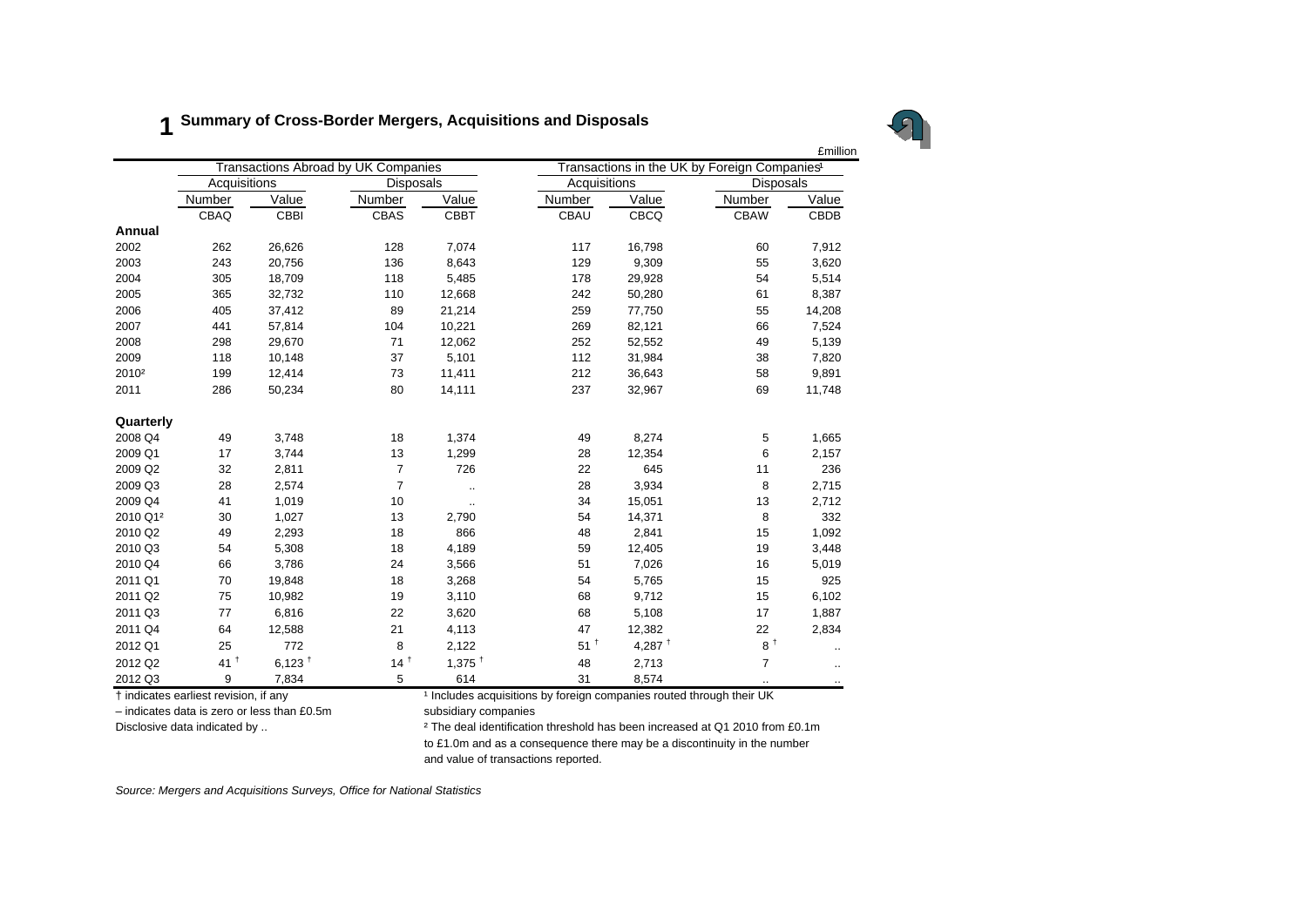# **2 Mergers and Acquisitions Abroad by UK Companies: Source of Funding**



|                   | Total <sup>1</sup> |             | Direct Transactions <sup>2</sup> |                                            |             |             | Indirect Transactions of which:         |       |                                       |  |  |
|-------------------|--------------------|-------------|----------------------------------|--------------------------------------------|-------------|-------------|-----------------------------------------|-------|---------------------------------------|--|--|
|                   |                    |             |                                  | <b>Funds Paid Directly</b><br>by UK Parent |             |             | Funded by Loan from<br><b>UK Parent</b> |       | <b>Funds Raised Locally</b><br>Abroad |  |  |
|                   | Number             | Value       | <b>Number</b>                    | Value                                      | Number      | Value       | Number                                  | Value |                                       |  |  |
|                   | CBAQ               | <b>CBBI</b> | <b>CBBU</b>                      | <b>CBBV</b>                                | <b>CBBW</b> | <b>CBBX</b> | <b>CBBY</b>                             | CBBZ  |                                       |  |  |
| 2002              | 262                | 26,626      | 185                              | 17,000                                     | 52          | 5,556       | 44                                      | 4,070 |                                       |  |  |
| 2003              | 243                | 20,756      | 161                              | 13,043                                     | 54          | 5,422       | 47                                      | 2,291 |                                       |  |  |
| 2004              | 305                | 18,709      | 186                              | 9,250                                      | 69          | 8,076       | 71                                      | 1,383 |                                       |  |  |
| 2005              | 365                | 32,732      | 239                              | 20,234                                     | 69          | 5,511       | 83                                      | 6,987 |                                       |  |  |
| 2006              | 405                | 37,412      | 277                              | 28,800                                     | 96          | 5,498       | 54                                      | 3,114 |                                       |  |  |
| 2007              | 441                | 57,814      | 289                              | 34,880                                     | 105         | 14,814      | 66                                      | 8,120 |                                       |  |  |
| 2008              | 298                | 29,670      | 196                              | 17,972                                     | 75          | 6.688       | 44                                      | 5,010 |                                       |  |  |
| 2009              | 118                | 10,148      | 97                               | 7,456                                      | 17          | 2,530       | 11                                      | 162   |                                       |  |  |
| 2010 <sup>3</sup> | 199                | 12,414      | 149                              | 10,507                                     | 38          | 1.166       | 26                                      | 741   |                                       |  |  |
| 2011              | 286                | 50,234      | 223                              | 36,912                                     | 47          | 4,999       | 35                                      | 8,323 |                                       |  |  |

<sup>1</sup> Where a transaction is funded in more than one way, it is **available**.

included in 'Number' in each method but only once in 'Total'. <sup>3</sup> The deal identification threshold has been increased at Q1

*Source: Mergers and Acquisitions Surveys, Office for National Statistics*

† indicates earliest revision, if any ² Transactions for which details about financing have not – indicates data is zero or less than £0.5m been confirmed are included amongst direct transactions. Disclosive data indicated by .. The figures are subsequently revised when details become

Therefore numbers may not sum exactly across the columns 2010 from £0.1m to £1.0m and as a consequence there may be a discontinuity in the number and value of transactions reported.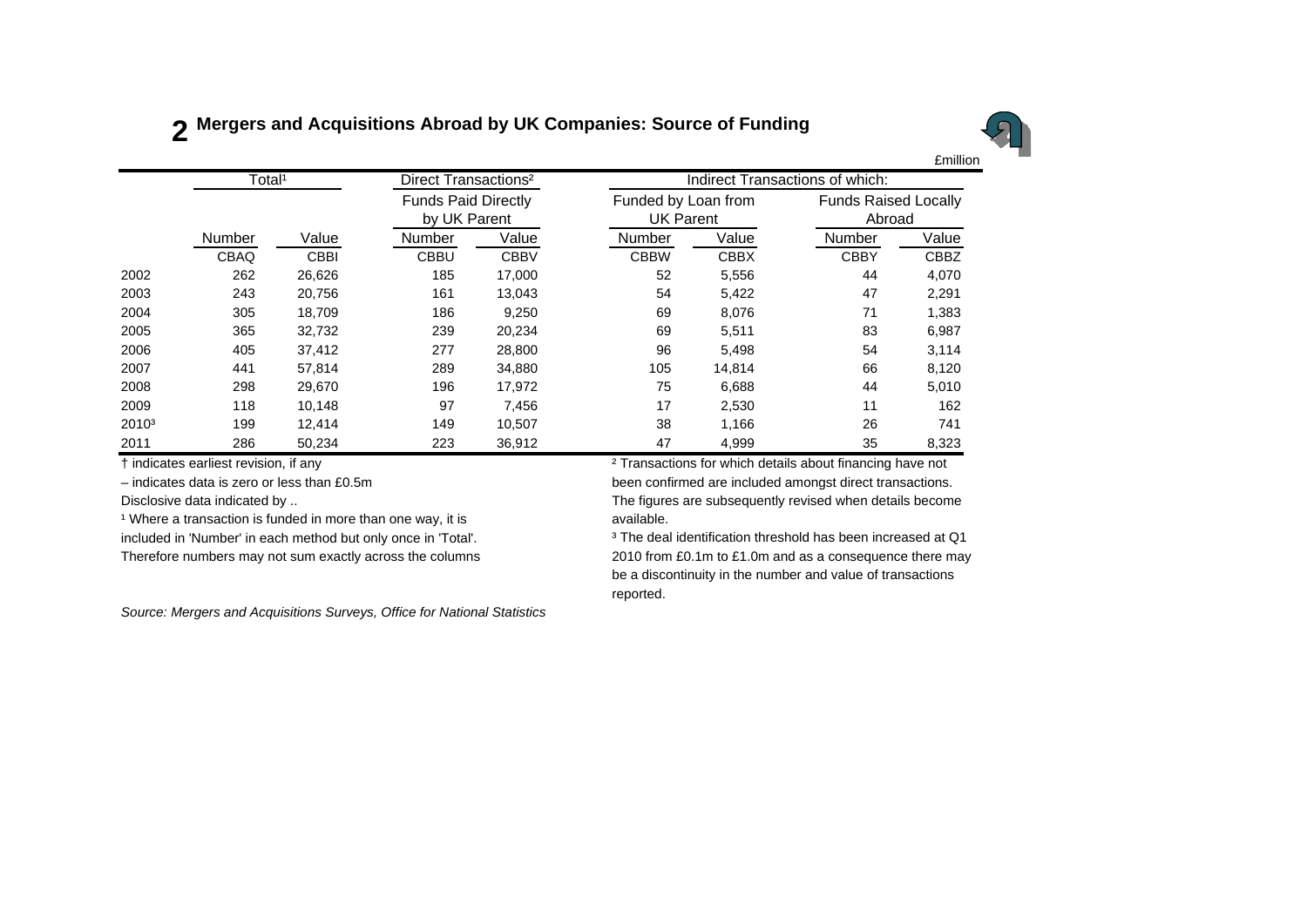# **3 Disposals Abroad by UK Companies: Funds Realised**



|                   | Total <sup>1</sup> |             | Direct Transactions <sup>2</sup> |                                            |             |                                        | Indirect Transactions of which: |             |  |  |  |
|-------------------|--------------------|-------------|----------------------------------|--------------------------------------------|-------------|----------------------------------------|---------------------------------|-------------|--|--|--|
|                   |                    |             |                                  | <b>Funds Paid Directly</b><br>to UK Parent |             | Repayment of Loan<br>Made by UK Parent | <b>Funds Retained</b><br>Abroad |             |  |  |  |
|                   | Number             | Value       | Number                           | Value                                      | Number      | Value                                  | Number                          | Value       |  |  |  |
|                   | <b>CBAS</b>        | <b>CBBT</b> | <b>CBCA</b>                      | <b>CBCB</b>                                | <b>CBCC</b> | <b>CBCD</b>                            | <b>CBCE</b>                     | <b>CBCF</b> |  |  |  |
| 2002              | 128                | 7,074       | 103                              | 5,709                                      | $\cdots$    | $\cdot$ .                              |                                 | $\cdots$    |  |  |  |
| 2003              | 136                | 8,643       | 105                              | 6,920                                      | 12          | 1,264                                  | 28                              | 459         |  |  |  |
| 2004              | 118                | 5,485       | 87                               | 3,294                                      | 17          | 931                                    | 21                              | 1,260       |  |  |  |
| 2005              | 110                | 12,668      | 85                               | 6,530                                      | 13          | 923                                    | 22                              | 5,215       |  |  |  |
| 2006              | 89                 | 21,214      | 65                               | 17,602                                     | 20          | 1.860                                  | 21                              | 1,752       |  |  |  |
| 2007              | 104                | 10,221      | 87                               | 7,650                                      | 8           | 1,393                                  | 20                              | 1,178       |  |  |  |
| 2008              | 71                 | 12,062      | 54                               | 7,384                                      | 9           | 1,021                                  | 15                              | 3,657       |  |  |  |
| 2009              | 37                 | 5,101       | 33                               | 4,198                                      | 2           | $\cdot$ .                              | 3                               | $\cdots$    |  |  |  |
| 2010 <sup>3</sup> | 73                 | 11,411      | 59                               | 8,423                                      | 4           | 71                                     | 15                              | 2,917       |  |  |  |
| 2011              | 80                 | 14,111      | 66                               | 12,533                                     | 6           | 598                                    | 13                              | 980         |  |  |  |

<sup>1</sup> Where a transaction is funded in more than one way, it is **axillable**.

*Source: Mergers and Acquisitions Surveys, Office for National Statistics*

† indicates earliest revision, if any ² Transactions for which details about financing have not – indicates data is zero or less than £0.5m been confirmed are included amongst direct transactions. Disclosive data indicated by .. The figures are subsequently revised when details become

included in 'Number' in each method but only once in 'Total'. <sup>3</sup> The deal identification threshold has been increased at Q1 Therefore numbers may not sum exactly across the columns 2010 from £0.1m to £1.0m and as a consequence there may be a discontinuity in the number and value of transactions reported.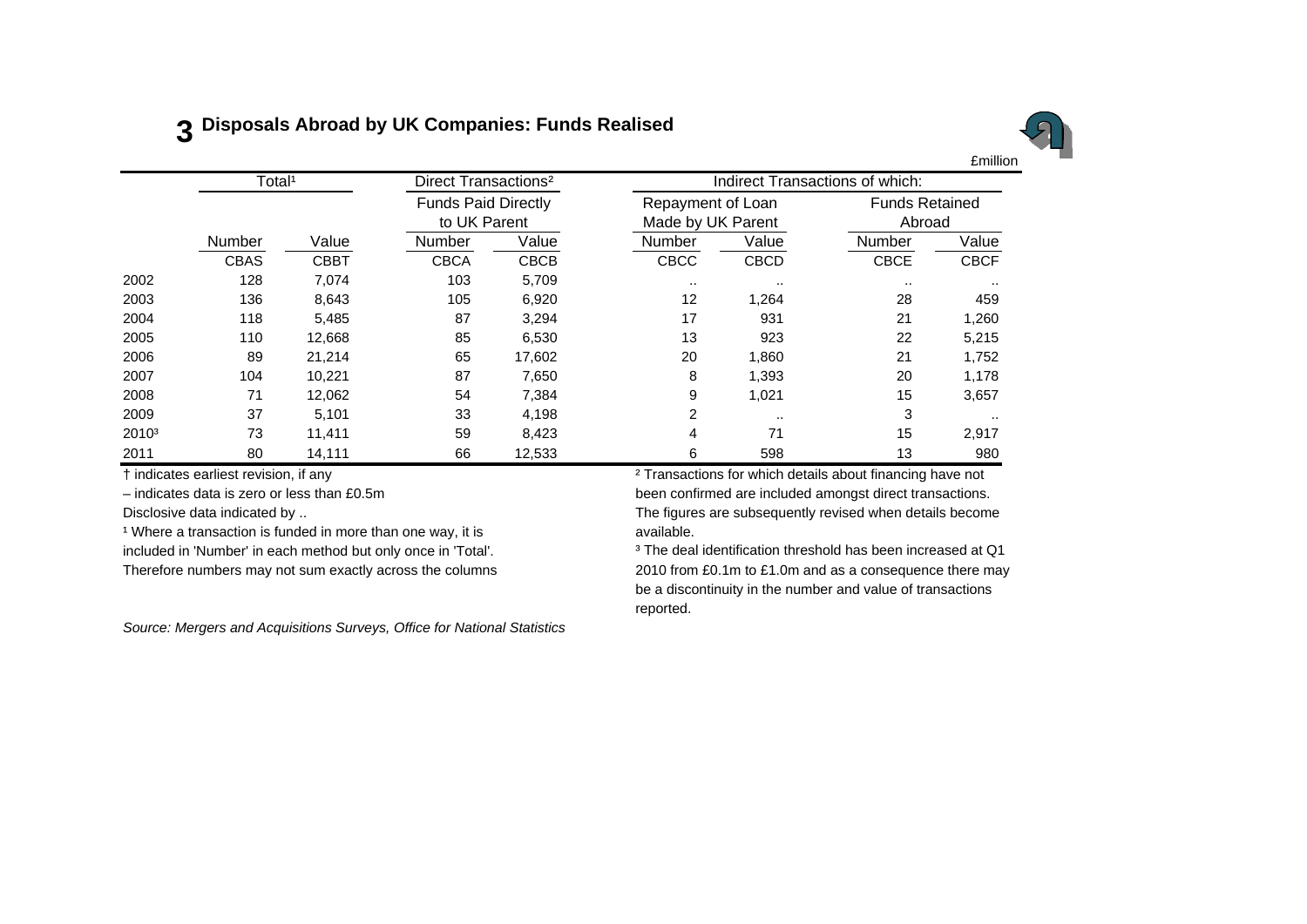# **4 Mergers and Acquisitions in the UK by Foreign Companies: Source of Funding**



Number Value Number Value Number Value Number Value $\overline{\text{Value}}$  CBAU CBCQ CBDC CBDD CBHZ CBIA CBIB CBIC2002 117 16,798 93 13,729 25 2,179 9 890 2003 129 9,309 76 2,978 37 3,033 34 3,298 2004 178 29,928 128 23,527 39 2,897 36 3,504 2005 242 50,280 175 32,193 61 11,379 45 6,708 2006 259 77,750 178 53,578 63 6,123 57 18,049 2007 269 82,121 200 62,475 52 6,941 63 12,705 2008 252 52,552 179 36,101 50 8,739 53 7,712 2009 112 31,984 87 21,091 20 .. 10 .. 2010³ 212 36,643 161 33,540 36 1,687 34 1,416 2011 237 32,967 158 17,112 50 12,598 49 3,257 Funds Paid Directly to the UK by Foreign Company Funding by Loan from Foreign Company Funds Raised in the UK£millionTotal<sup>1</sup> Direct Transactions<sup>2</sup> Indirect Transactions of which:

Disclosive data indicated by ...

 $\frac{1}{2}$  Where a transaction is funded in more than one way, it is a subsequently revised way.

included in 'Number' in each method but only once in 'Total'. <sup>3</sup> The deal identification threshold has been increased at Q1

*Source: Mergers and Acquisitions Surveys, Office for National Statistics*

† indicates earliest revision, if any ² Transactions for which details about financing have not – indicates data is zero or less than £0.5m been confirmed are included amongst direct transactions. The figures are subsequently revised when details become

Therefore numbers may not sum exactly across the columns 2010 from £0.1m to £1.0m and as a consequence there may be a discontinuity in the number and value of transactions reported.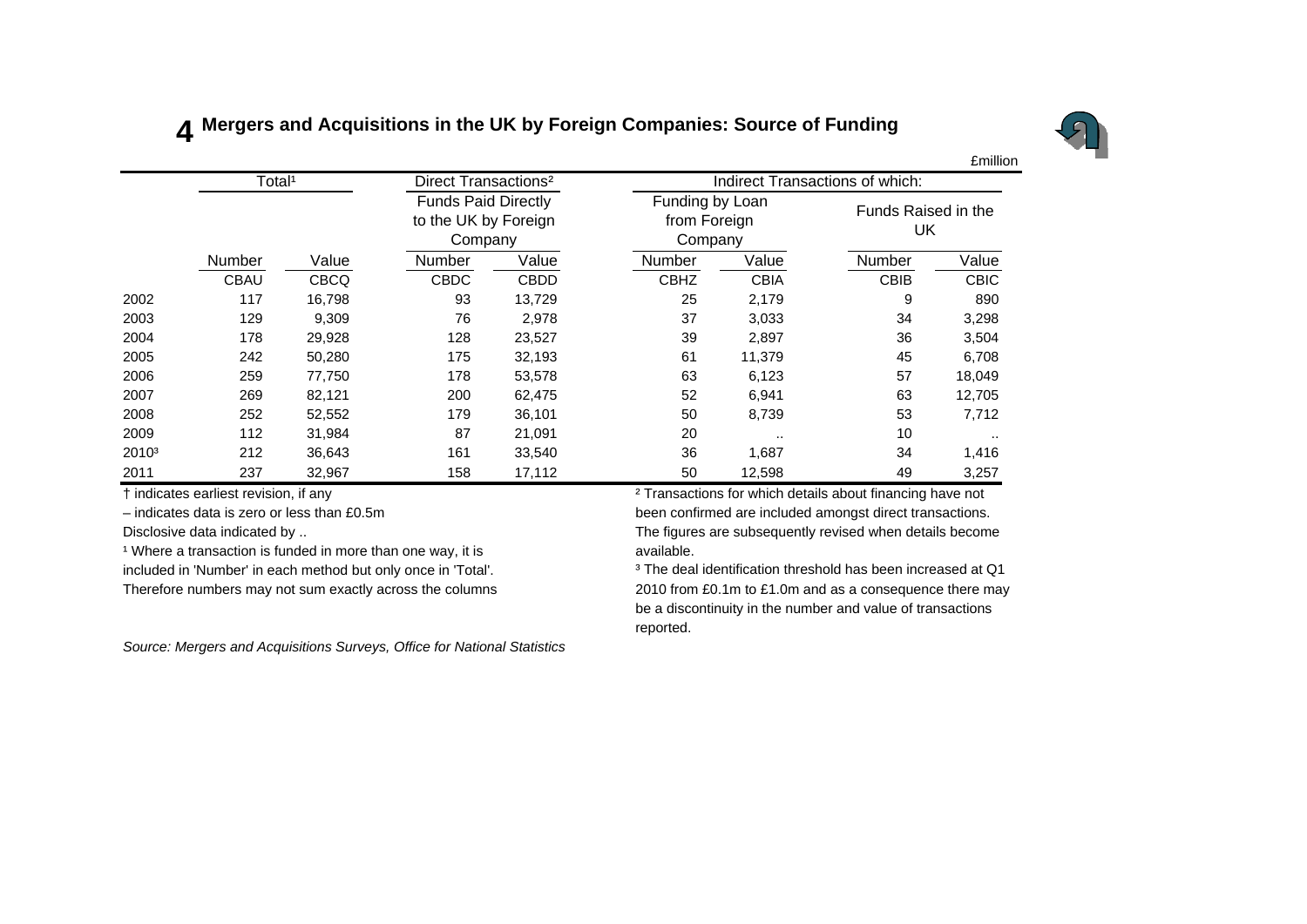## **5 Disposals in the UK by Foreign Companies: Funds Realised**



|                   |                    |             |                                  |                                                 |               |                                 |                                        | £millior    |                                    |  |
|-------------------|--------------------|-------------|----------------------------------|-------------------------------------------------|---------------|---------------------------------|----------------------------------------|-------------|------------------------------------|--|
|                   | Total <sup>1</sup> |             | Direct Transactions <sup>2</sup> |                                                 |               | Indirect Transactions of which: |                                        |             |                                    |  |
|                   |                    |             |                                  | <b>Funds Paid Directly</b><br>to Foreign Parent |               |                                 | Repayment of Loan<br>to Foreign Parent |             | <b>Funds Retained in</b><br>the UK |  |
|                   | Number             | Value       | Number                           | Value                                           | Number        | Value                           | Number                                 | Value       |                                    |  |
|                   | <b>CBAW</b>        | <b>CBDB</b> | <b>CBID</b>                      | <b>CBIE</b>                                     | <b>CBIF</b>   | <b>CBIG</b>                     | <b>CBIH</b>                            | <b>CBII</b> |                                    |  |
| 2002              | 60                 | 7,912       | 49                               | 4,217                                           | 3             | 85                              | 14                                     | 3,610       |                                    |  |
| 2003              | 55                 | 3,620       | 39                               | 994                                             | $\sim$ $\sim$ | $\cdot$ .                       | $\sim$ $\sim$                          |             |                                    |  |
| 2004              | 54                 | 5,514       | 38                               | 3,564                                           | 9             | 369                             | 17                                     | 1,581       |                                    |  |
| 2005              | 61                 | 8,387       | 47                               | 4,659                                           | 10            | 1,488                           | 17                                     | 2,240       |                                    |  |
| 2006              | 55                 | 14,208      | 39                               | 6,246                                           | 12            | 1,923                           | 15                                     | 6,039       |                                    |  |
| 2007              | 66                 | 7,524       | 49                               | 4,038                                           | 10            | 226                             | 25                                     | 3,260       |                                    |  |
| 2008              | 49                 | 5,139       | 29                               | 1,485                                           | 9             | 682                             | 15                                     | 2,972       |                                    |  |
| 2009              | 38                 | 7.820       | 32                               | 6,572                                           |               |                                 | 7                                      | 1,248       |                                    |  |
| 2010 <sup>3</sup> | 58                 | 9,891       | 43                               | 4,961                                           | 5             | 928                             | 15                                     | 4,002       |                                    |  |
| 2011              | 69                 | 11,748      | 49                               | 8,589                                           | 9             | 1,190                           | 22                                     | 1,969       |                                    |  |

<sup>1</sup> Where a transaction is funded in more than one way, it is **available**. included in 'Number' in each method but only once in 'Total'. <sup>3</sup> The deal identification threshold has been increased at Q1

*Source: Mergers and Acquisitions Surveys, Office for National Statistics*

† indicates earliest revision, if any ² Transactions for which details about financing have not

– indicates data is zero or less than £0.5m been confirmed are included amongst direct transactions. Disclosive data indicated by .. The figures are subsequently revised when details become

Therefore numbers may not sum exactly across the columns 2010 from £0.1m to £1.0m and as a consequence there may be a discontinuity in the number and value of transactions reported.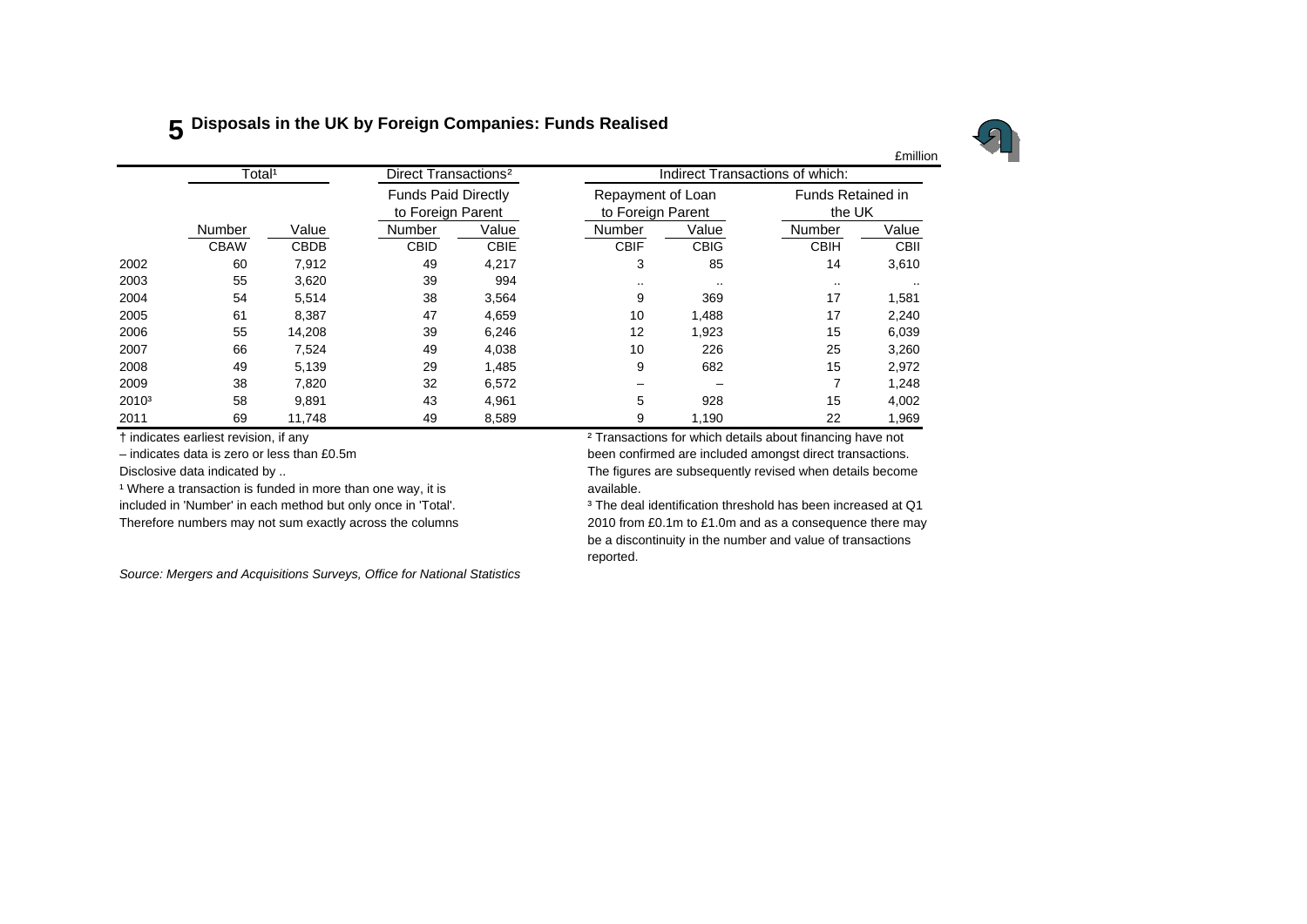# **6A Area Analysis of Acquisitions Abroad by UK Companies**

# £million

|                   | <b>World Total</b>    |           | EU <sup>1</sup>  |          | Other Europe     |       | Europe Total     |                  | <b>USA</b>     |           |
|-------------------|-----------------------|-----------|------------------|----------|------------------|-------|------------------|------------------|----------------|-----------|
|                   | Number                | Value     | Number           | Value    | Number           | Value | Number           | Value            | Number         | Value     |
|                   | CBAQ                  | CBBI      | CBAY             | CBAZ     | HCK3             | HCK4  | HCJ3             | HCJ4             | <b>CBBA</b>    | CBBB      |
| 2005              | 365                   | 32,732    | 157              | 5,056    | 18               | 1,766 | 175              | 6,822            | 112            | 15,683    |
| 2006              | 405                   | 37,412    | 131              | 12,966   | 39               | 5,962 | 170              | 18,928           | 138            | 7,348     |
| 2007              | 441                   | 57,814    | 170              | 7,397    | 29               | 1,062 | 199              | 8,459            | 115            | 21,676    |
| 2008              | 298                   | 29,670    | 102              | 13,613   | 29               | 1,720 | 131              | 15,333           | 88             | 7,244     |
| 2009              | 118                   | 10,148    | 36               | 1.800    | 8                | 169   | 44               | 1,969            | 34             | 3,250     |
| 2010 <sup>2</sup> | 199                   | 12,414    | 66               | 2,979    | 18               | 471   | 84               | 3.450            | 53             | 6,223     |
| 2011              | 286                   | 50,234    | 75               | 20,666   | 29               | 2,760 | 104              | 23,426           | 83             | 9,342     |
|                   | <b>Other Americas</b> |           | Americas Total   |          | Asia             |       | Australasia &    |                  | Africa         |           |
|                   |                       |           |                  |          |                  |       | Oceania          |                  |                |           |
|                   | Number                | Value     | Number           | Value    | Number           | Value | Number           | Value            | Number         | Value     |
|                   | HCL3                  | HCL4      | HCM <sub>3</sub> | HCM4     | HCN <sub>3</sub> | HCN4  | HCO <sub>3</sub> | HCO <sub>4</sub> | HCP3           | HCP4      |
| 2005              | 28                    | 3,957     | 140              | 19,640   | 26               | 2,893 | 14               | 738              | 8              | 2,639     |
| 2006              | 25                    | $\ddotsc$ | 163              | $\ldots$ | 37               | 1,643 | 14               | 692              | 21             | $\ddotsc$ |
| 2007              | 38                    | 25,040    | 153              | 46,716   | 35               | 422   | 28               | 1,306            | 26             | 911       |
| 2008              | 17                    | 394       | 105              | 7,638    | 29               | 809   | 22               | 5,224            | 11             | 666       |
| 2009              | 7                     | 1,746     | 41               | 4,996    | 14               | 964   | 13               | 609              | 6              | 1,610     |
| 2010 <sup>2</sup> | 20                    | 918       | 73               | 7,141    | 16               | 630   | 19               | 667              | $\overline{7}$ | 526       |
| 2011              | 30                    | 2,410     | 113              | 11,752   | 33               | 6,807 | 16               | 7,666            | 19             | 583       |

**6D Area Analysis of Disposals Abroad by UK Companies**

|                   |                    |             |                 |             |                  |                  |              |           |            | <b>£million</b> |
|-------------------|--------------------|-------------|-----------------|-------------|------------------|------------------|--------------|-----------|------------|-----------------|
|                   | <b>World Total</b> |             | EU <sup>1</sup> |             | Other Europe     |                  | Europe Total |           | <b>USA</b> |                 |
|                   | Number             | Value       | Number          | Value       | Number           | Value            | Number       | Value     | Number     | Value           |
|                   | CBAS               | <b>CBBT</b> | <b>CBBJ</b>     | <b>CBBK</b> | HCK <sub>5</sub> | HCK <sub>6</sub> | HCJ5         | HCJ6      | CBBL       | <b>CBBM</b>     |
| 2005              | 110                | 12,668      | 47              | 2,059       | 11               | 109              | 58           | 2,168     | 24         | 7,033           |
| 2006              | 89                 | 21.214      | 33              | 3.198       |                  | 2.019            | 40           | 5,217     | 25         | 7,273           |
| 2007              | 104                | 10.221      | 44              | 3,583       | 6                | 1,032            | 50           | 4,615     | 28         | 4,654           |
| 2008              | 71                 | 12.062      | 30              | 3,598       | 2                | $\ldots$         | 32           | $\ddotsc$ | 22         | 6,197           |
| 2009              | 37                 | 5.101       | 15              | 2.134       | 3                | 64               | 18           | 2,198     |            | 1,277           |
| 2010 <sup>2</sup> | 73                 | 11.411      | 27              | 1.529       | 5                | 263              | 32           | 1.792     | 15         | 7,465           |
| 2011              | 80                 | 14.111      | 32              | 4,857       | 4                | 57               | 36           | 4,914     | 18         | 4,715           |

|                   | Other Americas |       | Americas Total   |                  | Asia             |                  | Australasia &<br>Oceania |                  | Africa           |          |
|-------------------|----------------|-------|------------------|------------------|------------------|------------------|--------------------------|------------------|------------------|----------|
|                   | Number         | Value | Number           | Value            | Number           | Value            | Number                   | Value            | Number           | Value    |
|                   | HCL5           | HCL6  | HCM <sub>5</sub> | HCM <sub>6</sub> | HCN <sub>5</sub> | HCN <sub>6</sub> | HCO <sub>5</sub>         | HCO <sub>6</sub> | HCP <sub>5</sub> | HCP6     |
| 2005              |                |       | 26               | $\cdots$         | 12               | 760              | 5                        | $\cdots$         | 9                | 460      |
| 2006              | 10             |       | 35               |                  | 9                | 8.085            | 4                        | 14               |                  |          |
| 2007              | 10             | 195   | 38               | 4.849            | 8                | 195              | 3                        | 533              | 5                | 29       |
| 2008              | 6              | 1.033 | 28               | 7.230            |                  | 388              |                          | 234              | ີ                |          |
| 2009              | ◠              | 536   | 9                | 1.813            | 3                | $\cdot$          | 3                        | 1.002            |                  |          |
| 2010 <sup>2</sup> | 4              | 897   | 19               | 8,362            | 11               | 117              | 5                        | 609              | 6                | 531      |
| 2011              | 9              | 1,559 | 27               | 6,274            | 10               | $\cdot$          |                          | $\cdots$         |                  | $\cdots$ |

– indicates data is zero or less than £0.5m<br>Disclosive data indicated by ..

† indicates earliest revision, if any ¹ From 1 January 2007, figures for the European Union Prom Polandary 2007, hydrobiotic disclosive disclosive microsicial include Bulgaria and Romania.<br>
<sup>2</sup> The deal identification threshold has been increased at Q1

2010 from £0.1m to £1.0m and as a consequence there may be a discontinuity in the number and value of transactions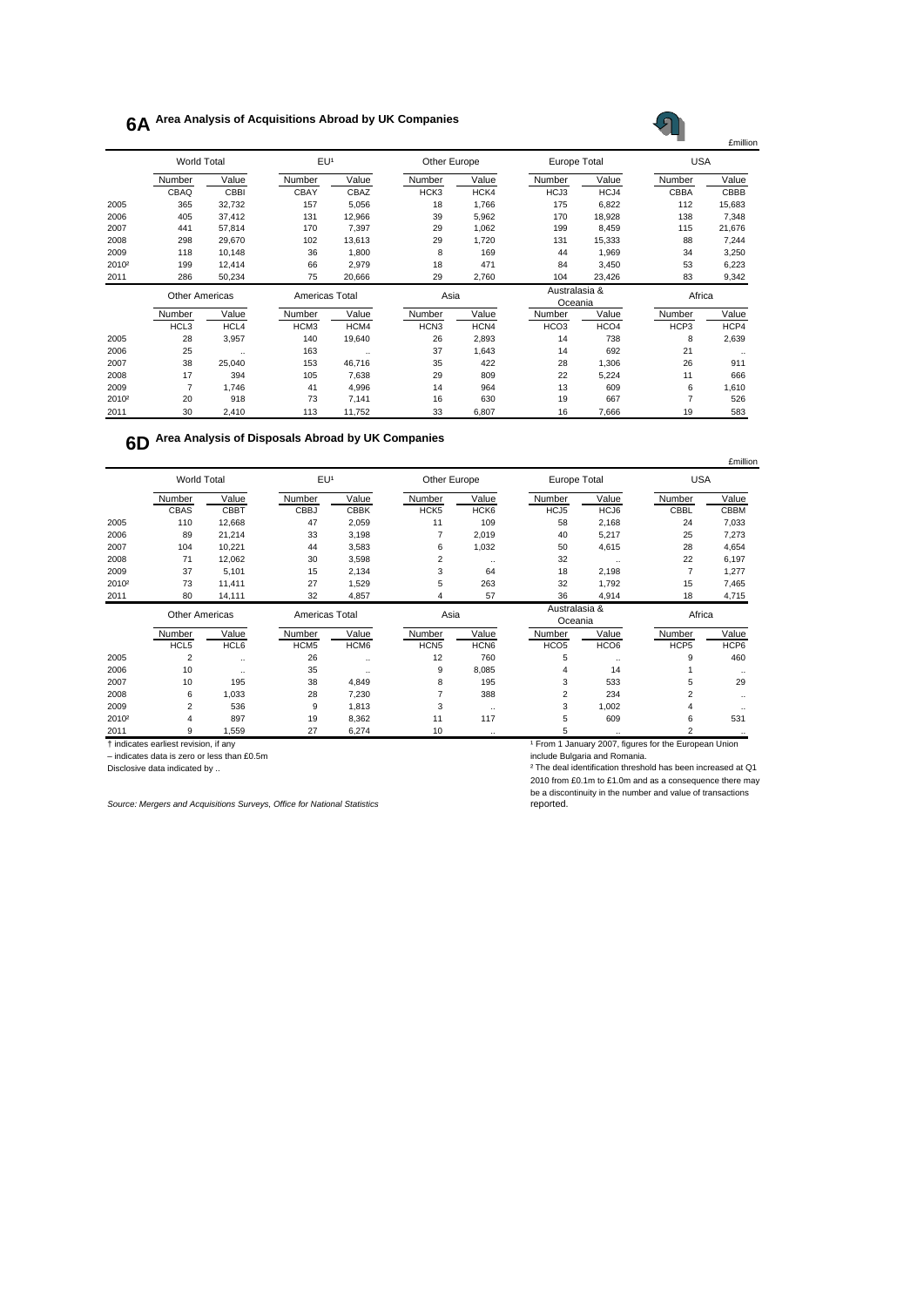#### **7A Area Analysis of Acquisitions in the UK by Foreign Companies**

|                   | World Total           |        | EU <sup>1</sup> |        | Other Europe |        | <b>Europe Total</b> |                          | <b>USA</b> |                  |  |
|-------------------|-----------------------|--------|-----------------|--------|--------------|--------|---------------------|--------------------------|------------|------------------|--|
|                   | Number                | Value  | Number          | Value  | Number       | Value  | Number              | Value                    | Number     | Value            |  |
|                   | CBAU                  | CBCQ   | CBCG            | CBCH   | HCJ7         | HCJ8   | HCI7                | HC <sub>18</sub>         | CBCI       | <b>CBCJ</b>      |  |
| 2005              | 242                   | 50,280 | 89              | 23,907 | 24           | 3,578  | 113                 | 27,485                   | 73         | 11,741           |  |
| 2006              | 259                   | 77.750 | 92              | 42.412 | 27           | 2.619  | 119                 | 45,031                   | 84         | 7,606            |  |
| 2007              | 269                   | 82.121 | 94              | 27.489 | 33           | 12.407 | 127                 | 39,896                   | 79         | 14,270           |  |
| 2008              | 252                   | 52.552 | 85              | 17.918 | 40           | 11.063 | 125                 | 28.981                   | 74         | 8,269            |  |
| 2009              | 112                   | 31,984 | 32              | 15.277 | 19           | 3,939  | 51                  | 19,216                   | 31         | 11,594           |  |
| 2010 <sup>2</sup> | 212                   | 36,643 | 47              | 3.856  | 29           | 4.079  | 76                  | 7,935                    | 85         | 19,124           |  |
| 2011              | 237                   | 32.967 | 69              | 6.238  | 23           | 1.395  | 92                  | 7.633                    | 87         | 21,489           |  |
|                   | <b>Other Americas</b> |        | Americas Total  |        |              | Asia   |                     | Australasia &<br>Oceania |            | Africa           |  |
|                   | Number                | Value  | Number          | Value  | Number       | Value  | Number              | Value                    | Number     | Value            |  |
|                   | HCK7                  | HCK8   | HCL7            | HCL8   | HCM7         | HCM8   | HCN7                | HCN <sub>8</sub>         | HCO7       | HCO <sub>8</sub> |  |
| 2005              | 14                    | 6126   | 87              | 17867  | 22           |        | 17                  | 3589                     | 3          | ٠.               |  |
| 2006              | 14                    | 3268   | 98              | 10874  | 24           | 14017  | 13                  |                          | 5          |                  |  |
| 2007              | 28                    | 5.245  | 107             | 19.515 | 19           | 15.490 | 13                  | 6900                     | 3          | 320              |  |
| 2008              | 16                    | 9.307  | 90              | 17.576 | 26           | 4.839  | $\overline{7}$      | $\ddot{\phantom{a}}$     | 4          | ٠.               |  |
| 2009              | 14                    | 886    | 45              | 12,480 | 12           | 199    | 4                   | 89                       |            |                  |  |
| 2010 <sup>2</sup> | 30                    | 5.156  | 115             | 24,280 | 16           | 4.210  | 3                   | 14                       | 2          | 204              |  |
| 2011              | 22                    | 1.690  | 109             | 23.179 | 18           | 1.367  | 14                  | 762                      | 4          | 26               |  |

#### **7D Area Analysis of Disposals in the UK by Foreign Companies**

|                   |                       |                  |                 |             |                |                      |                          |                      |                  | <b>£million</b>  |
|-------------------|-----------------------|------------------|-----------------|-------------|----------------|----------------------|--------------------------|----------------------|------------------|------------------|
|                   | <b>World Total</b>    |                  | EU <sup>1</sup> |             | Other Europe   |                      | <b>Europe Total</b>      |                      | <b>USA</b>       |                  |
|                   | Number                | Value            | Number          | Value       | Number         | Value                | Number                   | Value                | Number           | Value            |
|                   | CBAW                  | CBDB             | <b>CBCR</b>     | <b>CBCS</b> | HCJ9           | HCK <sub>2</sub>     | HCI9                     | HCJ2                 | CBCT             | CBCU             |
| 2005              | 61                    | 8,387            | 27              | 1,873       | 8              | 516                  | 35                       | 2,389                | 15               | 4,736            |
| 2006              | 55                    | 14,208           | 16              | 8,670       | 5              | $\ddotsc$            | 21                       |                      | 22               | 1,953            |
| 2007              | 66                    | 7,524            | 12              | 2,851       | 4              | $\ddotsc$            | 16                       | $\ddot{\phantom{a}}$ | 31               | 3,063            |
| 2008              | 49                    | 5,139            | 18              | 2,628       | 9              | 447                  | 27                       | 3,075                | 12               | 1,359            |
| 2009              | 38                    | 7,820            | 12              | 1,370       | 6              | $\ddotsc$            | 18                       | $\ldots$             | 10               | 4,648            |
| 2010 <sup>2</sup> | 58                    | 9,891            | 19              | 6,722       | 10             | 271                  | 29                       | 6,993                | 15               | 1,216            |
| 2011              | 69                    | 11,748           | 26              | 6,539       | 9              | 394                  | 35                       | 6,933                | 18               | 2,993            |
|                   | <b>Other Americas</b> |                  | Americas Total  |             | Asia           |                      | Australasia &<br>Oceania |                      | Africa           |                  |
|                   | Number                | Value            | Number          | Value       | Number         | Value                | Number                   | Value                | Number           | Value            |
|                   | HCK9                  | HCL <sub>2</sub> | HCL9            | HCM2        | HCM9           | HCN <sub>2</sub>     | HCN <sub>9</sub>         | HCO <sub>2</sub>     | HCO <sub>9</sub> | HCP <sub>2</sub> |
| 2005              | 3                     |                  | 18              | 4,736       | 3              | $\ddotsc$            | 4                        | 1,242                |                  |                  |
| 2006              | 3                     | 1,703            | 25              | 3,656       | 6              | 204                  | 2                        |                      |                  |                  |
| 2007              | 13                    | 701              | 44              | 3,764       | 5              | $\ldots$             |                          |                      |                  |                  |
| 2008              | 4                     | $\ldots$         | 16              | $\ldots$    | 3              | $\cdots$             |                          |                      | $\overline{2}$   | 93               |
| 2009              | 4                     | 42               | 14              | 4,690       | $\overline{2}$ | $\ddot{\phantom{1}}$ |                          |                      | 3                |                  |
| 2010 <sup>2</sup> | 8                     | 642              | 23              | 1,858       | 3              | 1,033                | 3                        | 7                    |                  |                  |

– indicates data is zero or less than £0.5m include Bulgaria and Romania.

2011 6 687 24 3,680 8 .. 2 .. – – † indicates earliest revision, if any ¹ From 1 January 2007, figures for the European Union

Disclosive data indicated by .. ² The deal identification threshold has been increased at Q1 2010 from £0.1m to £1.0m and as a consequence there may be a discontinuity in the number and value of transactions reported.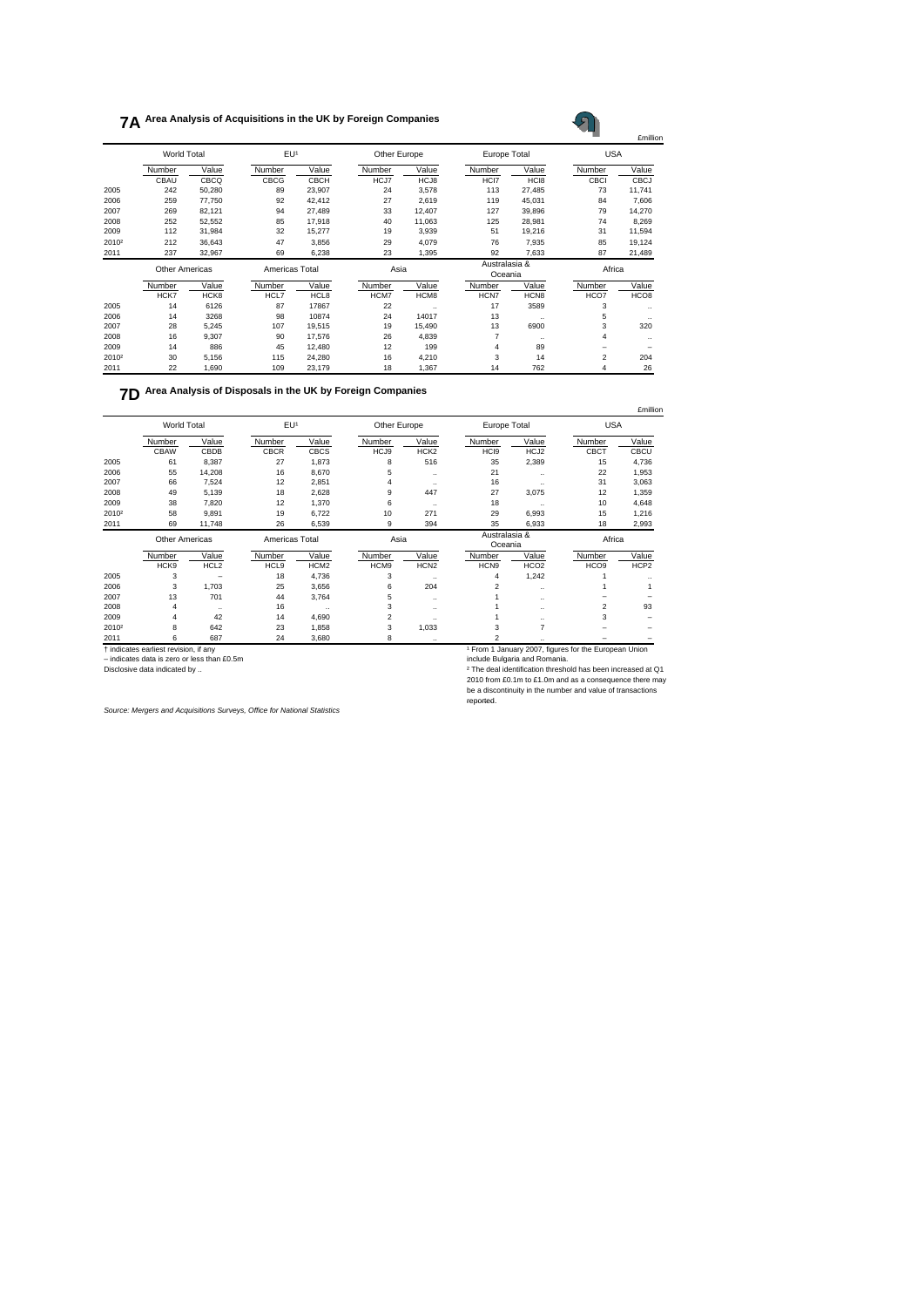# **8 Summary of Mergers and Acquisitions in the UK by other UK Companies**



|           | Total of all Mergers and<br>Acquisitions |                      | Mergers and Acquisitions<br>of Independent<br>Companies |                    | Sales of Subsidiaries<br>between Company<br>Groups |                  |  |
|-----------|------------------------------------------|----------------------|---------------------------------------------------------|--------------------|----------------------------------------------------|------------------|--|
|           | Number                                   | Value                | Number                                                  | Value              | Number                                             | Value            |  |
|           | AIHA                                     | <b>DUCM</b>          | <b>DWVH</b>                                             | <b>HIKB</b>        | <b>DWVL</b>                                        | <b>HIKC</b>      |  |
| Annual    |                                          |                      |                                                         |                    |                                                    |                  |  |
| 2002      | 430                                      | 25,236               | 323                                                     | 16,998             | 107                                                | 8,238            |  |
| 2003      | 558                                      | 18,679               | 392                                                     | 10,954             | 166                                                | 7,725            |  |
| 2004      | 741                                      | 31,408               | 577                                                     | 22,882             | 164                                                | 8,526            |  |
| 2005      | 769                                      | 25,134               | 604                                                     | 16,276             | 165                                                | 8,858            |  |
| 2006      | 779                                      | 28,511               | 628                                                     | 20,180             | 151                                                | 8,331            |  |
| 2007      | 869                                      | 26,778               | 698                                                     | 19,779             | 171                                                | 6,999            |  |
| 2008      | 558                                      | 36,469               | 445                                                     | 33,469             | 113                                                | 3,000            |  |
| 2009      | 286                                      | 12,195               | 198                                                     | 11,455             | 88                                                 | 740              |  |
| 20101     | 325                                      | 12,605               | 243                                                     | 7,775              | 82                                                 | 4,830            |  |
| 2011      | 373                                      | 8,089                | 276                                                     | 5,265              | 97                                                 | 2,824            |  |
| Quarterly |                                          |                      |                                                         |                    |                                                    |                  |  |
| 2008 Q4   | 99                                       | 18,198               | 74                                                      | 17,105             | 25                                                 | 1,093            |  |
| 2009 Q1   | 88                                       | 8,206                | 59                                                      | 8,072              | 29                                                 | 134              |  |
| 2009 Q2   | 59                                       | 729                  | 41                                                      | 579                | 18                                                 | 150              |  |
| 2009 Q3   | 62                                       | 1,886                | 43                                                      | 1,652              | 19                                                 | 234              |  |
| 2009 Q4   | 77                                       | 1,374                | 55                                                      | 1,152              | 22                                                 | 222              |  |
| 2010 Q11  | 67                                       | 1,361                | 50                                                      | 825                | 17                                                 | 536              |  |
| 2010 Q2   | 95                                       | 2,032                | 70                                                      | 1,272              | 25                                                 | 760              |  |
| 2010 Q3   | 80                                       | 2,949                | 58                                                      | 2,017              | 22                                                 | 932              |  |
| 2010 Q4   | 83                                       | 6,263                | 65                                                      | 3,661              | 18                                                 | 2,602            |  |
| 2011 Q1   | 76                                       | 1,500                | 51                                                      | 829                | 25                                                 | 671              |  |
| 2011 Q2   | 94                                       | 3,346                | 75                                                      | 2,571              | 19                                                 | 775              |  |
| 2011 Q3   | 97                                       | 1,452                | 71                                                      | 941                | 26                                                 | 511              |  |
| 2011 Q4   | 106                                      | 1,791                | 79                                                      | 924                | 27                                                 | 867              |  |
| 2012 Q1   | $63$ <sup>+</sup>                        | $1,070$ <sup>+</sup> | $50$ $^\dagger$                                         | $871$ <sup>+</sup> | 13                                                 | 199              |  |
| 2012 Q2   | 79                                       | 1,021                | 64                                                      | 693                | 15 $+$                                             | 328 <sup>†</sup> |  |
| 2012 Q3   | 47                                       | 537                  | 40                                                      | 438                | $\overline{7}$                                     | 99               |  |

† indicates earliest revision, if any ¹ The deal identification threshold has been increased from – indicates data is zero or less than £0.5m Q1 2010 from £0.1m to £1.0m and as a consequence there Disclosive data indicated by .. https://www.may be a discontinuity in the number and value of transactions reported.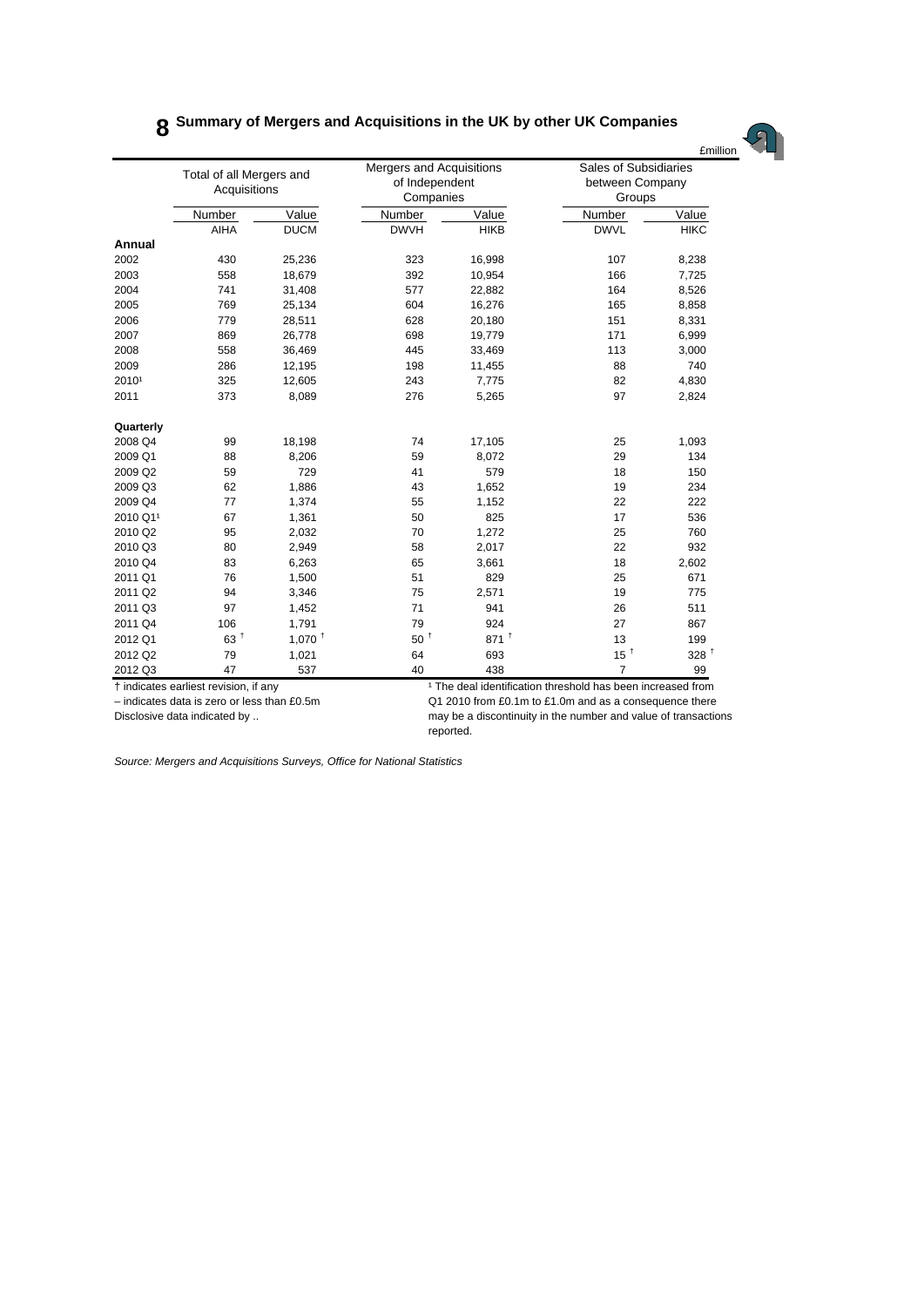#### **9 Mergers and Acquisitions in the UK by other UK Companies: Category of Expenditure**

|           |                                       |                          |                      |                                              |                                                                                                    |                 |                                 | £millior                                            |
|-----------|---------------------------------------|--------------------------|----------------------|----------------------------------------------|----------------------------------------------------------------------------------------------------|-----------------|---------------------------------|-----------------------------------------------------|
|           |                                       |                          | Expenditure          |                                              |                                                                                                    |                 | Percentage of Expenditure       |                                                     |
|           | Total                                 | Independent<br>Companies | Cash<br>Subsidiaries | Issues of<br>Ordinary<br>Shares <sup>2</sup> | Issues of<br>Fixed<br>Interest<br>Securities <sup>2</sup>                                          | Cash            | Issues of<br>Ordinary<br>Shares | Issues of<br>Fixed<br>Interest<br><b>Securities</b> |
|           | <b>DUCM</b>                           | <b>DWVW</b>              | <b>DWVX</b>          | <b>AIHD</b>                                  | <b>AIHE</b>                                                                                        | <b>DWVY</b>     | <b>DWVZ</b>                     | <b>DWWA</b>                                         |
| Annual    |                                       |                          |                      |                                              |                                                                                                    |                 |                                 |                                                     |
| 2002      | 25,236                                | 9,574                    | 7,991                | 6,780                                        | 891                                                                                                | 69              | 27                              | 4                                                   |
| 2003      | 18,679                                | 8,956                    | 7,183                | 1,667                                        | 873                                                                                                | 86              | 9                               | 5                                                   |
| 2004      | 31,408                                | 12,080                   | 7,822                | 10,338                                       | 1,168                                                                                              | 63              | 33                              | $\overline{4}$                                      |
| 2005      | 25,134                                | 13,425                   | 8,510                | 2,768                                        | 431                                                                                                | 87              | 11                              | $\overline{c}$                                      |
| 2006      | 28,511                                | $\ddot{\phantom{a}}$     | 8,131                | $\ddotsc$                                    | 335                                                                                                | $\ldots$        | $\ddotsc$                       | $\overline{c}$                                      |
| 2007      | 26,778                                | 13,671                   | 6,507                | 4,909                                        | 1,691                                                                                              | 76              | 18                              | 6                                                   |
| 2008      | 36,469                                | 31,333                   | 2,851                | 1,910                                        | 375                                                                                                | 94              | 5                               | $\mathbf{1}$                                        |
| 2009      | 12,195                                | 2,937                    | 709                  | 8,435                                        | 114                                                                                                | 30              | 69                              | $\mathbf{1}$                                        |
| 20101     | 12,605                                | 6,175                    | 4,520                | 1,560                                        | 350                                                                                                | 85              | 12                              | 3                                                   |
| 2011      | 8,089                                 | 4,432                    | 2,667                | 719                                          | 271                                                                                                | 87              | 10                              | $\overline{4}$                                      |
| Quarterly |                                       |                          |                      |                                              |                                                                                                    |                 |                                 |                                                     |
| 2008 Q4   | 18,198                                | 16,502                   | 1,090                | 596                                          | 10                                                                                                 | 97              | 3                               |                                                     |
| 2009 Q1   | 8,206                                 | 332                      | 128                  | 7,699                                        | 47                                                                                                 | 6               | 93                              | $\mathbf{1}$                                        |
| 2009 Q2   | 729                                   | 130                      | 150                  | 437                                          | 12                                                                                                 | 38              | 60                              | $\overline{c}$                                      |
| 2009 Q3   | 1,886                                 | 1,409                    | 214                  | 254                                          | 9                                                                                                  | 87              | 13                              |                                                     |
| 2009 Q4   | 1,374                                 | 1,066                    | 217                  | 45                                           | 46                                                                                                 | 94              | 3                               | 3                                                   |
| 2010 Q11  | 1,361                                 | 765                      | 525                  | 58                                           | 13                                                                                                 | 95              | $\overline{\mathcal{A}}$        | $\mathbf{1}$                                        |
| 2010 Q2   | 2,032                                 | 986                      | 714                  | 275                                          | 57                                                                                                 | 83              | 14                              | 3                                                   |
| 2010 Q3   | 2,949                                 | 1,165                    | 814                  | 839                                          | 131                                                                                                | 68              | 28                              | 4                                                   |
| 2010 Q4   | 6,263                                 | 3,259                    | 2,467                | 388                                          | 149                                                                                                | 92              | 6                               | 2                                                   |
| 2011 Q1   | 1,500                                 | 552                      | 651                  | 240                                          | 57                                                                                                 | 80              | 16                              | 4                                                   |
| 2011 Q2   | 3,346                                 | 2,355                    | 704                  | 204                                          | 83                                                                                                 | 92              | 6                               | $\overline{\mathbf{c}}$                             |
| 2011 Q3   | 1,452                                 | 828                      | 462                  | 75                                           | 87                                                                                                 | 89              | 5                               | 6                                                   |
| 2011 Q4   | 1,791                                 | 697                      | 850                  | 200                                          | 44                                                                                                 | 87              | 11                              | $\overline{c}$                                      |
| 2012 Q1   | $1.070 +$                             | $518$ <sup>+</sup>       | 199                  | 323                                          | 30                                                                                                 | 67              | 30                              | 3                                                   |
| 2012 Q2   | 1,021                                 | 573                      | $251^+$              | $54$ <sup>+</sup>                            | 143                                                                                                | 81 <sup>†</sup> | $5^{\circ}$                     | $14^{\frac{1}{2}}$                                  |
| 2012 Q3   | 537                                   | 342                      | 99                   | 3                                            | 93                                                                                                 | 82              | $\overline{1}$                  | 17                                                  |
|           | t indicates earliest revision, if any |                          |                      |                                              | <sup>1</sup> The deal identification threshold has been increased from Q1 2010 from £0.1m to £1.0m |                 |                                 |                                                     |

Disclosive data indicated by .. The contract of the contract of the proof reported.

– indicates data is zero or less than £0.5m and as a consequence there may be a discontinuity in the number and value of transactions

² Issued to the vendor company as payment.

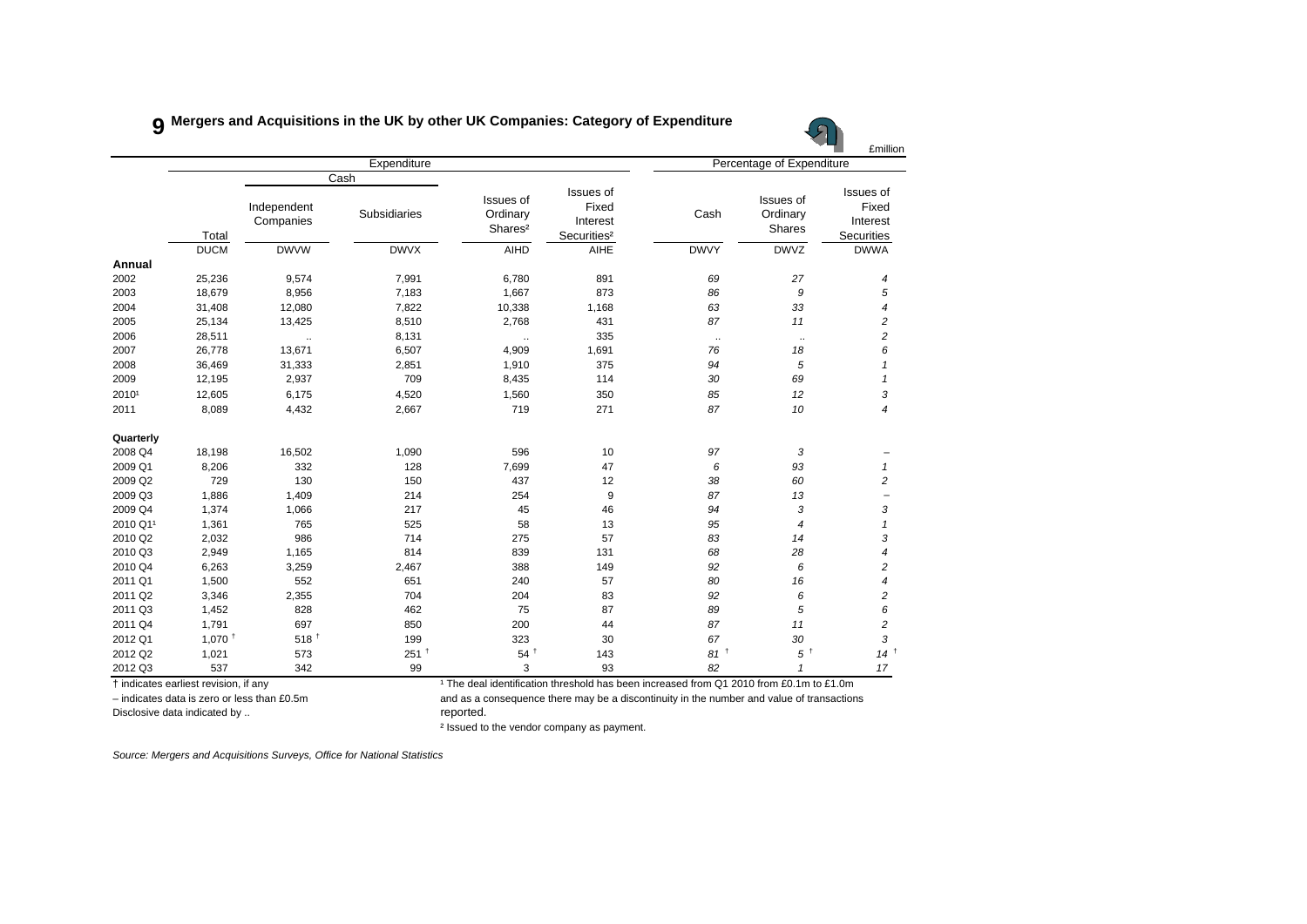# **10 Summary of Net Cross-Border Acquisitions and Disposals**



|                   |                                                      |           |                                                                    |           |                                                                   | <b>£million</b>      |  |
|-------------------|------------------------------------------------------|-----------|--------------------------------------------------------------------|-----------|-------------------------------------------------------------------|----------------------|--|
|                   | <b>Net Transactions</b><br>Abroad by UK<br>Companies |           | Net Transactions in the<br>UK by Foreign<br>Companies <sup>1</sup> |           | Net Cross-Border<br>Transactions involving<br><b>UK Companies</b> |                      |  |
|                   | Number                                               | Value     | Number                                                             | Value     | Number                                                            | Value                |  |
| <b>Annual</b>     |                                                      |           |                                                                    |           |                                                                   |                      |  |
| 2002              | 134                                                  | 19,552    | 57                                                                 | 8,886     | 77                                                                | 10,666               |  |
| 2003              | 107                                                  | 12,113    | 74                                                                 | 5,689     | 33                                                                | 6,424                |  |
| 2004              | 187                                                  | 13,224    | 124                                                                | 24,414    | 63                                                                | $-11,190$            |  |
| 2005              | 255                                                  | 20,064    | 181                                                                | 41,893    | 74                                                                | $-21,829$            |  |
| 2006              | 316                                                  | 16,198    | 204                                                                | 63,542    | 112                                                               | $-47,344$            |  |
| 2007              | 337                                                  | 47,593    | 203                                                                | 74,597    | 134                                                               | $-27,004$            |  |
| 2008              | 227                                                  | 17,608    | 203                                                                | 47,413    | 24                                                                | $-29,805$            |  |
| 2009              | 81                                                   | 5,047     | 74                                                                 | 24,164    | $\overline{7}$                                                    | $-19,117$            |  |
| 2010 <sup>2</sup> | 126                                                  | 1,003     | 154                                                                | 26,752    | $-28$                                                             | $-25,749$            |  |
| 2011              | 206                                                  | 36,123    | 168                                                                | 21,219    | 38                                                                | 14,904               |  |
| Quarterly         |                                                      |           |                                                                    |           |                                                                   |                      |  |
| 2008 Q4           | 31                                                   | 2,374     | 44                                                                 | 6,609     | $-13$                                                             | $-4,235$             |  |
| 2009 Q1           | $\overline{4}$                                       | 2,445     | 22                                                                 | 10,197    | $-18$                                                             | $-7,752$             |  |
| 2009 Q2           | 25                                                   | 2,085     | 11                                                                 | 409       | 14                                                                | 1,676                |  |
| 2009 Q3           | 21                                                   |           | 20                                                                 | 1,219     | 1                                                                 |                      |  |
| 2009 Q4           | 31                                                   |           | 21                                                                 | 12,339    | 10                                                                | $\ddot{\phantom{0}}$ |  |
| 2010 Q12          | 17                                                   | $-1,763$  | 46                                                                 | 14,039    | $-29$                                                             | $-15,802$            |  |
| 2010 Q2           | 31                                                   | 1,427     | 33                                                                 | 1,749     | $-2$                                                              | $-322$               |  |
| 2010 Q3           | 36                                                   | 1,119     | 40                                                                 | 8,957     | $-4$                                                              | $-7,838$             |  |
| 2010 Q4           | 42                                                   | 220       | 35                                                                 | 2,007     | $\overline{7}$                                                    | $-1,787$             |  |
| 2011 Q1           | 52                                                   | 16,580    | 39                                                                 | 4,840     | 13                                                                | 11,740               |  |
| 2011 Q2           | 56                                                   | 7,872     | 53                                                                 | 3,610     | 3                                                                 | 4,262                |  |
| 2011 Q3           | 55                                                   | 3,196     | 51                                                                 | 3,221     | $\overline{4}$                                                    | $-25$                |  |
| 2011 Q4           | 43                                                   | 8,475     | 25                                                                 | 9,548     | 18                                                                | $-1,073$             |  |
| 2012 Q1           | 17                                                   | $-1,350$  | $43^{\mathrm{+}}$                                                  |           | $-26$ <sup>+</sup>                                                |                      |  |
| 2012 Q2           | 27 <sup>†</sup>                                      | 4,748 $†$ | 41                                                                 |           | $-14$                                                             |                      |  |
| 2012 Q3           | 4                                                    | 7,220     | $\ddotsc$                                                          | $\cdot$ . | $\ldots$                                                          | $\cdot$ .            |  |

† indicates earliest revision, if any ¹ Includes acquisitions by foreign companies

– indicates data is zero or less than £0.5m routed through their UK subsidiary companies Disclosive data indicated by ..  $\qquad \qquad ^2$  The deal identification threshold has been increased at Q1 2010 from £0.1m to £1.0m and as a consequence there may be a discontinuity in the number and value of transactions reported.